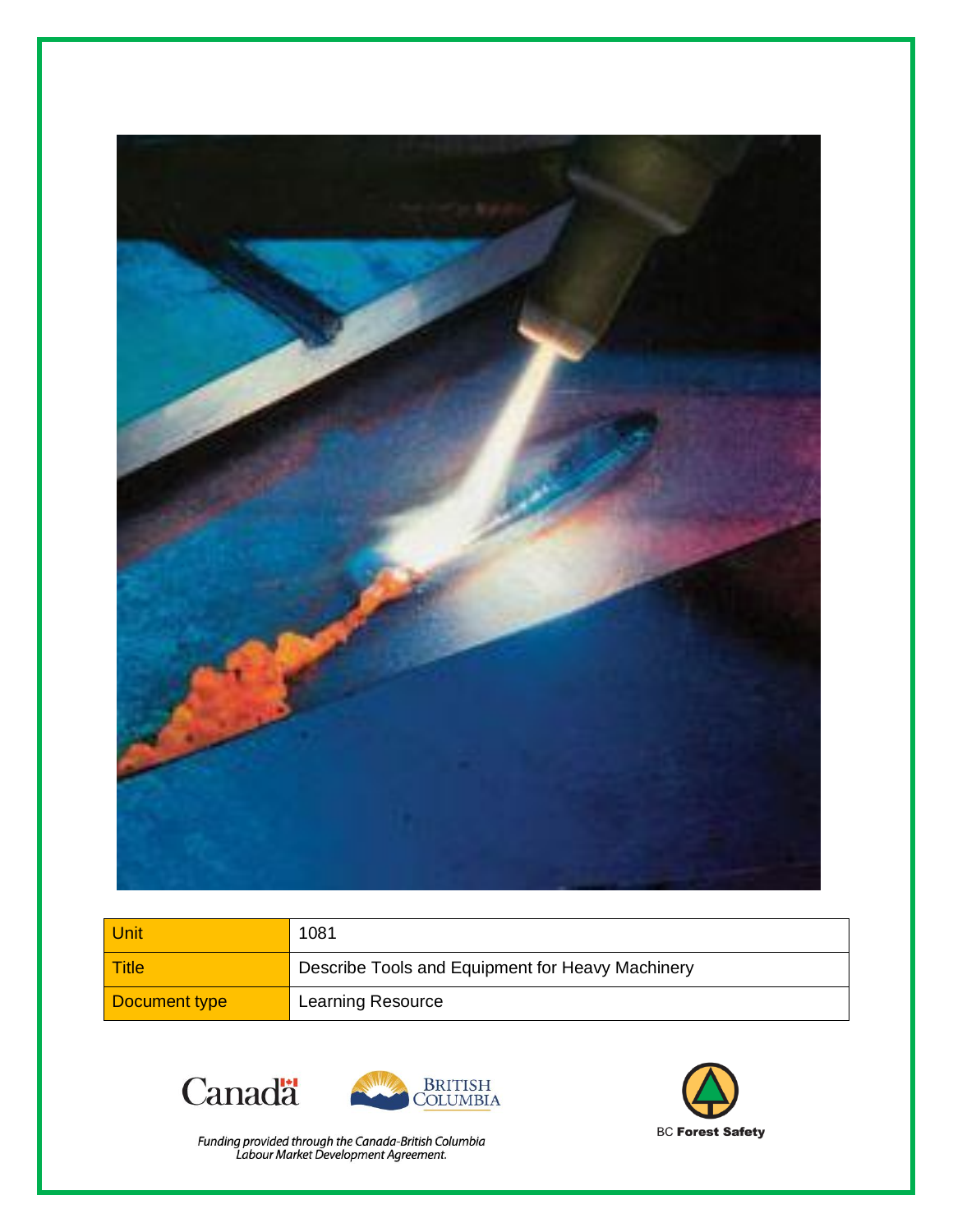In consultation with industry subject matter experts, the BC Forest Safety Council (BCFSC) facilitated the production of this material. Funding was provided by the Government of Canada, the Province of British Columbia, and industry in-kind contributions.

Printed copies are considered uncontrolled and may be outdated. Current versions are available from the BCFSC. Refer to <http://bcforestsafe.org/node/2823> for more information.

Feedback is welcome and may be sent to [training@bcforestsafe.org.](file:///C:/Users/Messier/AppData/Local/Temp/training@bcforestsafe.org)

Unless otherwise noted, tool images supplied in this document have been supplied by Chris Cole, RPF, PEng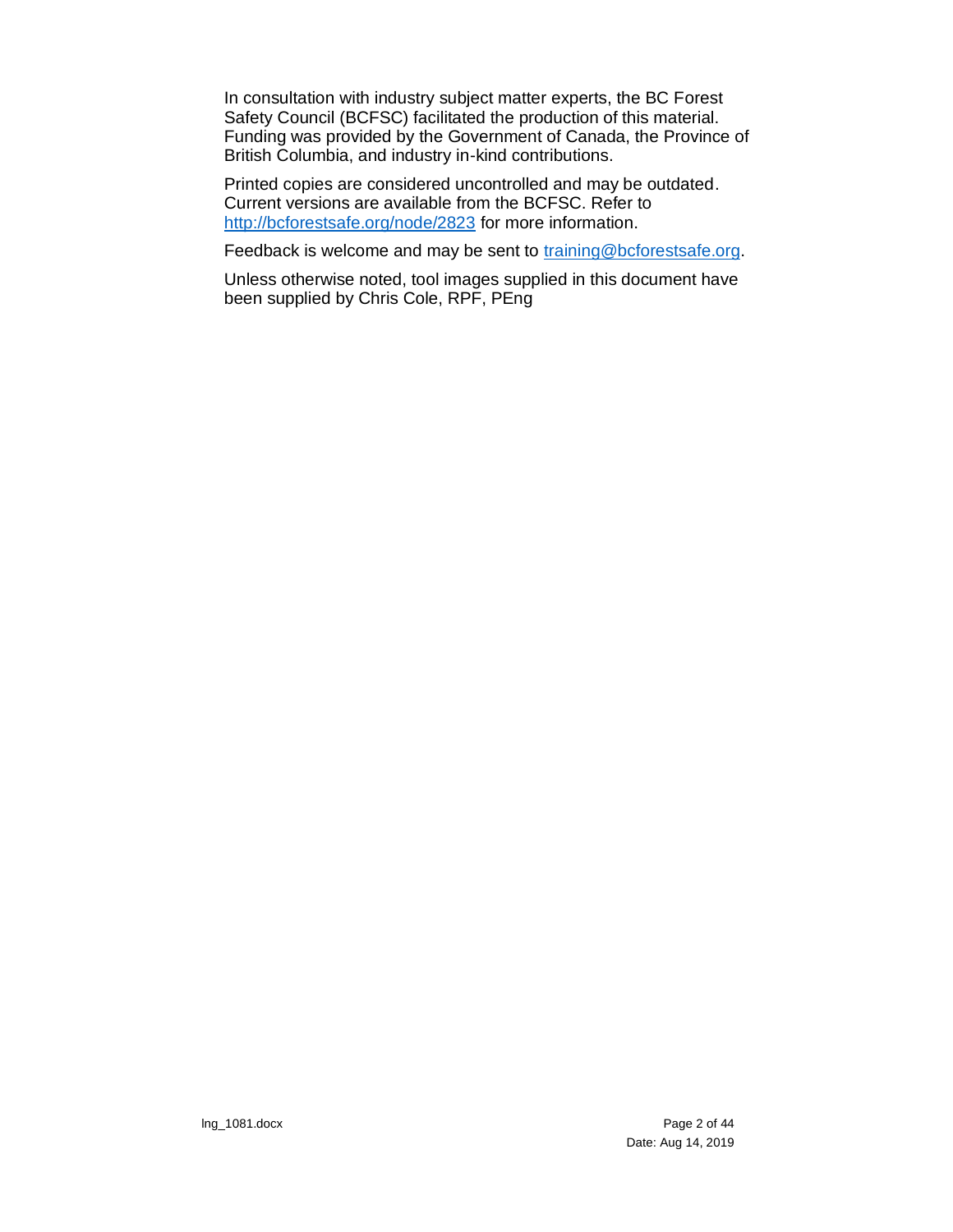## **Table of Contents**

| Key Point 1.1: Common and Specialty Tools Used on Heavy Equipment8      |
|-------------------------------------------------------------------------|
|                                                                         |
|                                                                         |
|                                                                         |
|                                                                         |
|                                                                         |
|                                                                         |
|                                                                         |
|                                                                         |
|                                                                         |
|                                                                         |
|                                                                         |
|                                                                         |
|                                                                         |
|                                                                         |
|                                                                         |
|                                                                         |
|                                                                         |
|                                                                         |
|                                                                         |
| Common and Specialty Tools Used on Heavy Equipment-Self-Quiz  14        |
| Common and Specialty Tools Used on Heavy Equipment-Self-Quiz Answers    |
|                                                                         |
|                                                                         |
| Key Point 2.1: Welding Equipment and Supplies Used on Heavy Equipment17 |
|                                                                         |
|                                                                         |
|                                                                         |
|                                                                         |
|                                                                         |
|                                                                         |
|                                                                         |
|                                                                         |
|                                                                         |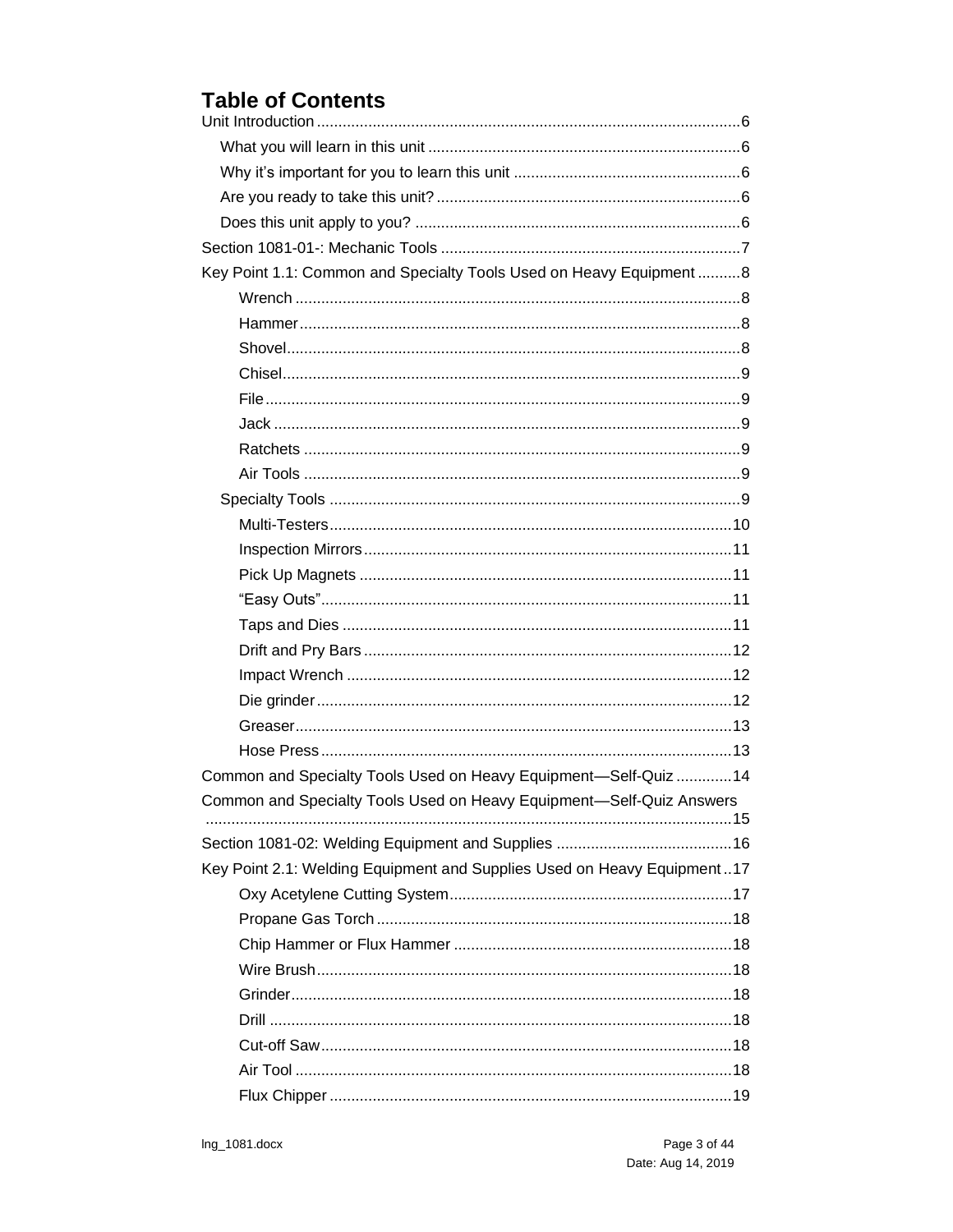| Welding Equipment and Supplies Used on Heavy Equipment-Self-Quiz21        |  |
|---------------------------------------------------------------------------|--|
| Welding Equipment and Supplies Used on Heavy Equipment-Self-Quiz          |  |
| Key Point 2.2: Types of Welding Used on Heavy Equipment 23                |  |
|                                                                           |  |
|                                                                           |  |
|                                                                           |  |
| Types of Welding Used on Heavy Equipment-Self-Quiz24                      |  |
| Types of Welding Used on Heavy Equipment-Self-Quiz Answers25              |  |
| Key Point 2.3: PPE Required When Using Welding Equipment 26               |  |
|                                                                           |  |
|                                                                           |  |
|                                                                           |  |
|                                                                           |  |
|                                                                           |  |
| PPE Required When Using Welding Equipment-Self-Quiz 28                    |  |
| PPE Required When Using Welding Equipment-Self-Quiz Answers29             |  |
|                                                                           |  |
| Key Point 3.1: Gas-Powered Tools Used on Heavy Equipment 31               |  |
|                                                                           |  |
|                                                                           |  |
|                                                                           |  |
|                                                                           |  |
|                                                                           |  |
|                                                                           |  |
|                                                                           |  |
|                                                                           |  |
|                                                                           |  |
| Common and Specialty Tools Used on Heavy Equipment-Self-Quiz 34           |  |
| Common and Specialty Tools Used on Heavy Equipment-Self-Quiz Answers      |  |
|                                                                           |  |
|                                                                           |  |
| Key Point 4.1: Lubricants Used on Heavy Equipment and their Application37 |  |
|                                                                           |  |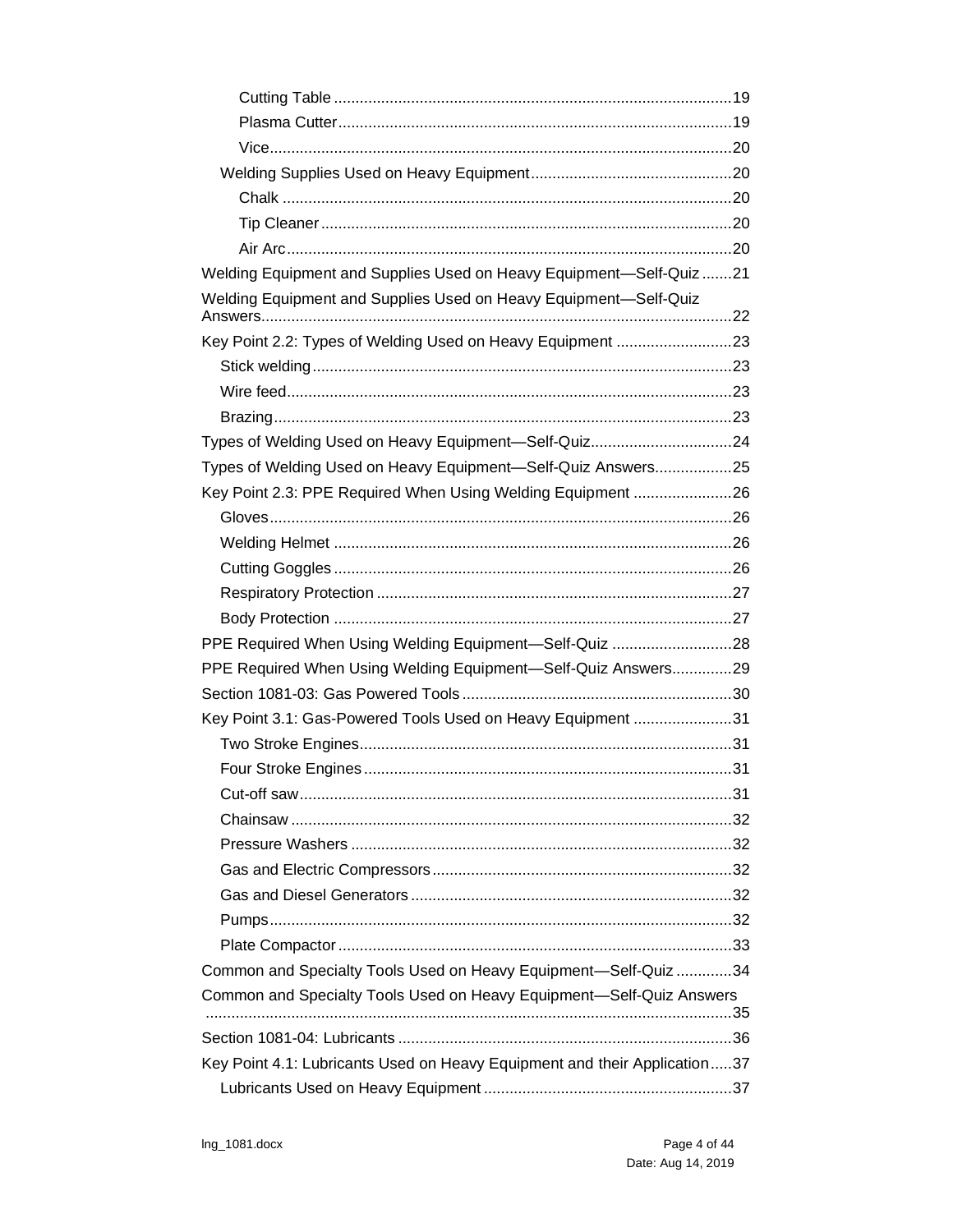| Lubricants Used on Heavy Equipment and their Application—Self-Quiz39 |  |
|----------------------------------------------------------------------|--|
| Lubricants Used on Heavy Equipment and their Application-Self-Quiz   |  |
|                                                                      |  |
| Key Point 5.1: Common Supplies Used on Heavy Equipment42             |  |
| Common Supplies Used on Heavy Equipment-Self-Quiz43                  |  |
| Common Supplies Used on Heavy Equipment-Self-Quiz Answers44          |  |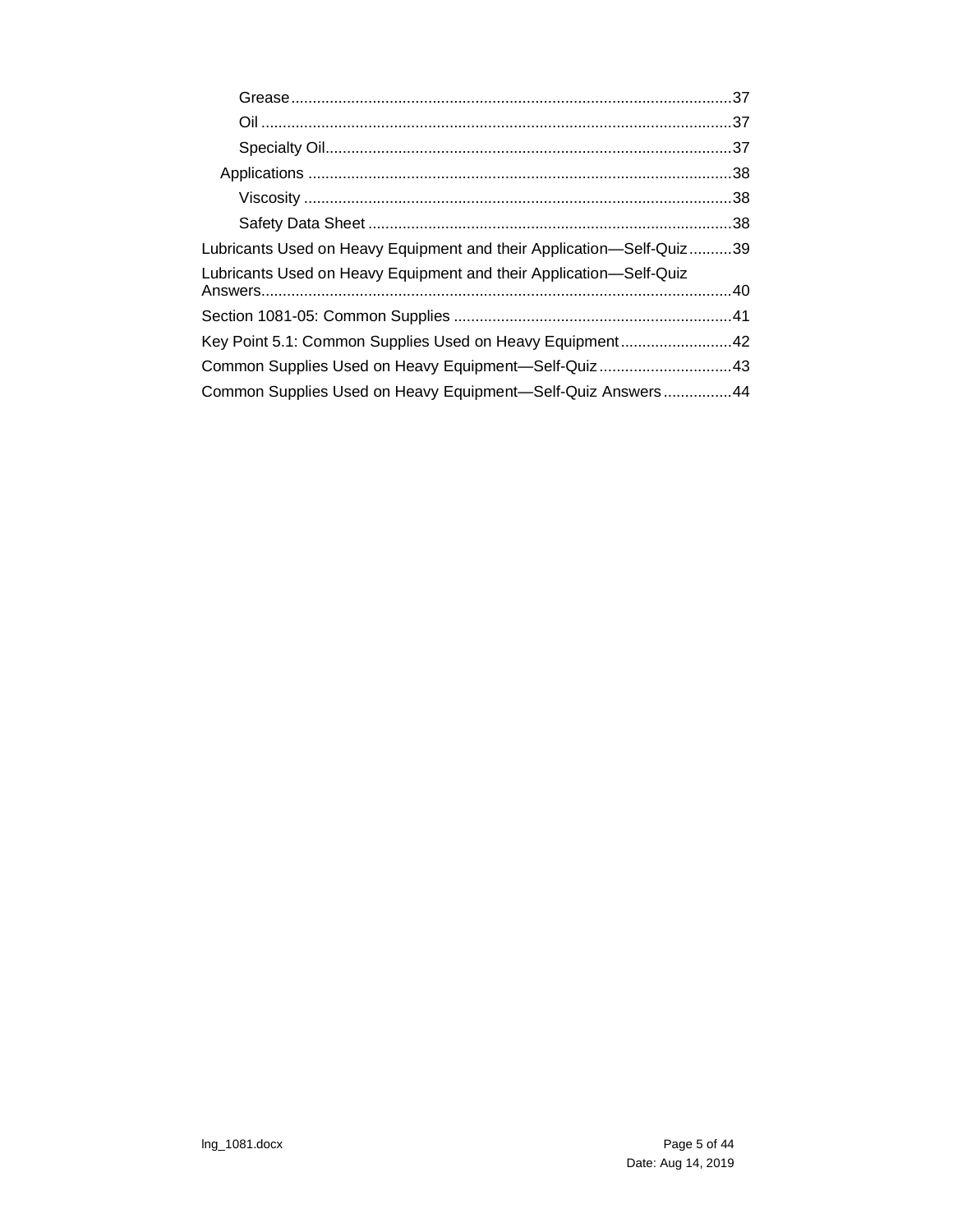# <span id="page-5-0"></span>**Unit Introduction**

## <span id="page-5-1"></span>**What you will learn in this unit**

By the end of this unit, you will be able to demonstrate knowledge of:

- Mechanic tools
- Welding equipment and supplies
- Gas-powered tools
- Lubricants

## <span id="page-5-2"></span>**Why it's important for you to learn this unit**

Knowing the names and intended use of mechanical tools helps you become more useful to your employer and coworkers. Knowing how to safely use each tool and knowing which tool to select for a specific job will greatly reduce your probability of being injured at work.

## <span id="page-5-3"></span>**Are you ready to take this unit?**

Prior to starting this unit, it is recommended that you complete the following unit:

• 1002 – Describe Forestry Industry

## <span id="page-5-4"></span>**Does this unit apply to you?**

This unit applies to the following occupations:

- All Road Building
- All Mechanized Harvesting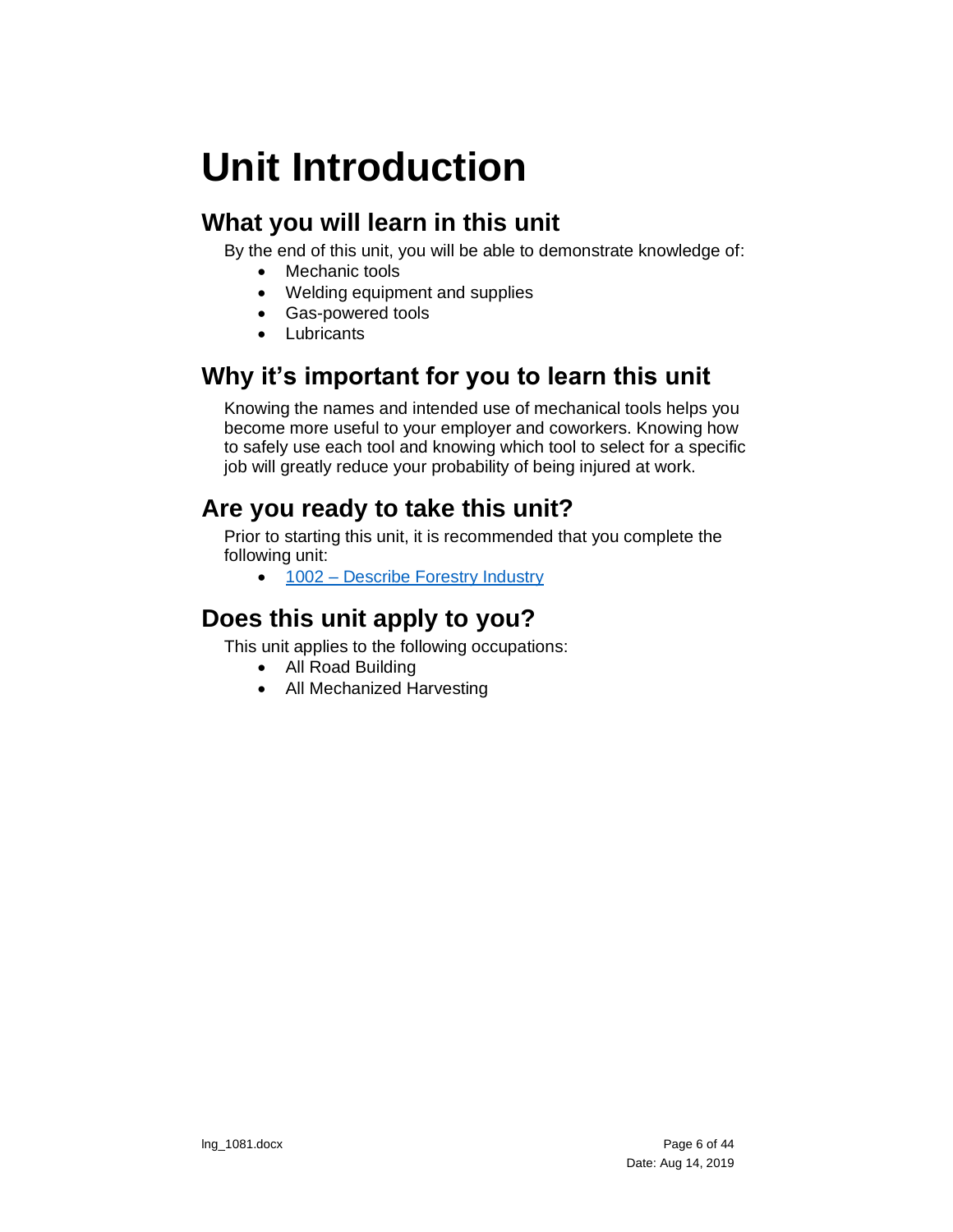# <span id="page-6-0"></span>**Section 1081-01-: Mechanic Tools**

#### **What you need to know about this section**

By the end of this section, you will be able to demonstrate knowledge of the following key points:

1.1 Common and specialty tools used on heavy equipment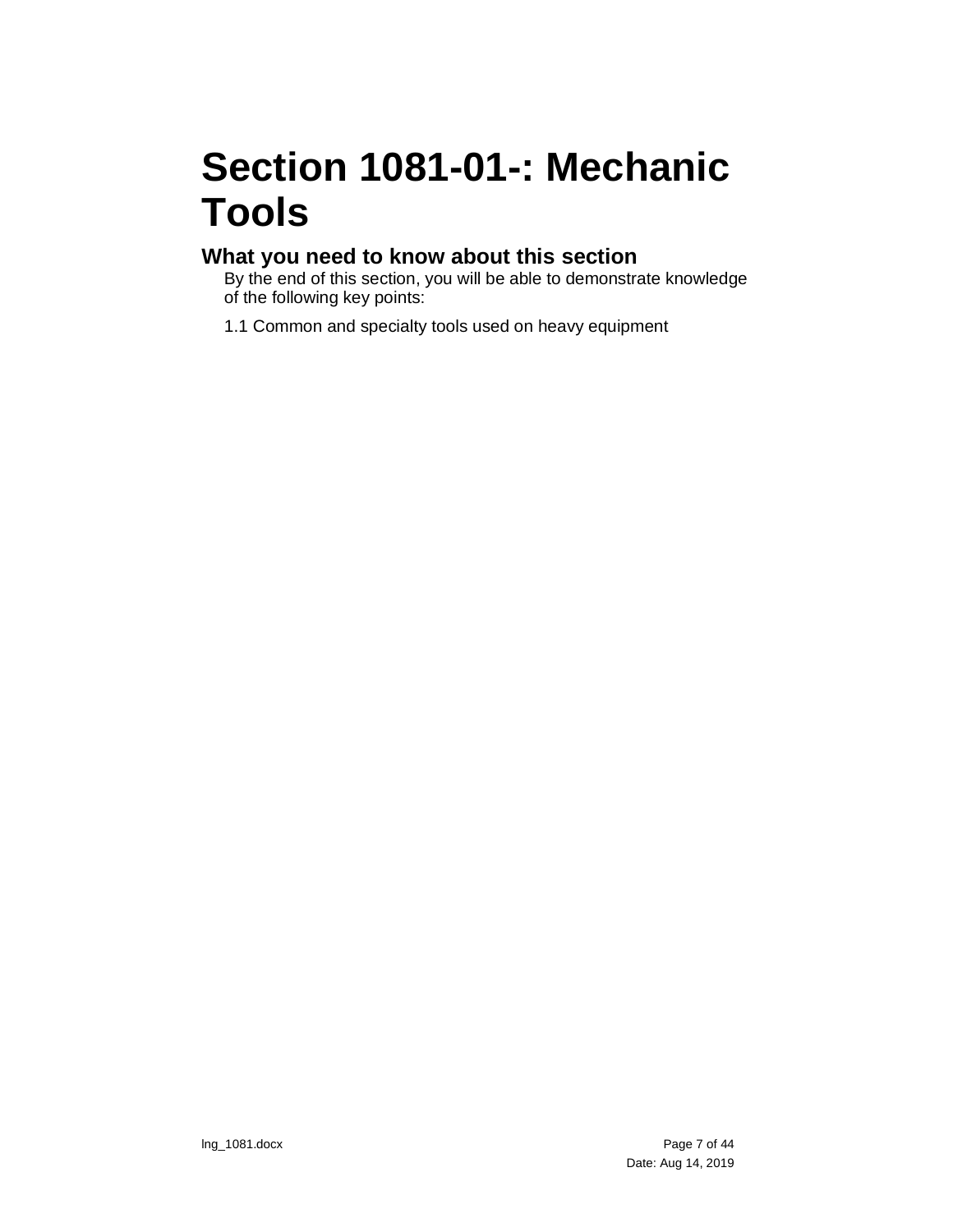# <span id="page-7-0"></span>Key Point 1.1: Common and Specialty Tools Used on Heavy Equipment

Common tools used on heavy equipment are the tools used on a regular or daily basis. They are also the tools that can be used across a range of machines, brands, and situations.

Common tools used on heavy equipment include the following:

- Wrench
- Hammer
- Shovel
- **Chisel**
- **File**
- Jack
- **Ratchets**
- Air tools



#### **Video 3:02 minutes**

YouTube—PowerNation – Garage – Select the right tool <https://www.youtube.com/watch?v=E166eVwVmNY> When you are finished, continue in this section.

### <span id="page-7-1"></span>**Wrench**

A wrench is used to apply torque to turn objects—usually rotary fasteners, such as nuts and bolts—or to keep them from turning. The most common shapes are called open-end wrench and box-end wrench.

#### <span id="page-7-2"></span>**Hammer**

A hammer is a tool with a weighted head fixed to a long handle used to deliver impact to a small area of an object.

#### <span id="page-7-3"></span>**Shovel**

A shovel is a tool for digging, lifting, and moving bulk materials, such as soil, gravel, snow, or sand. Most shovels are hand tools consisting of a broad blade fixed to a handle. Shovel blades are usually made of sheet steel or hard plastics. Shovel handles are usually made of wood or fibreglass.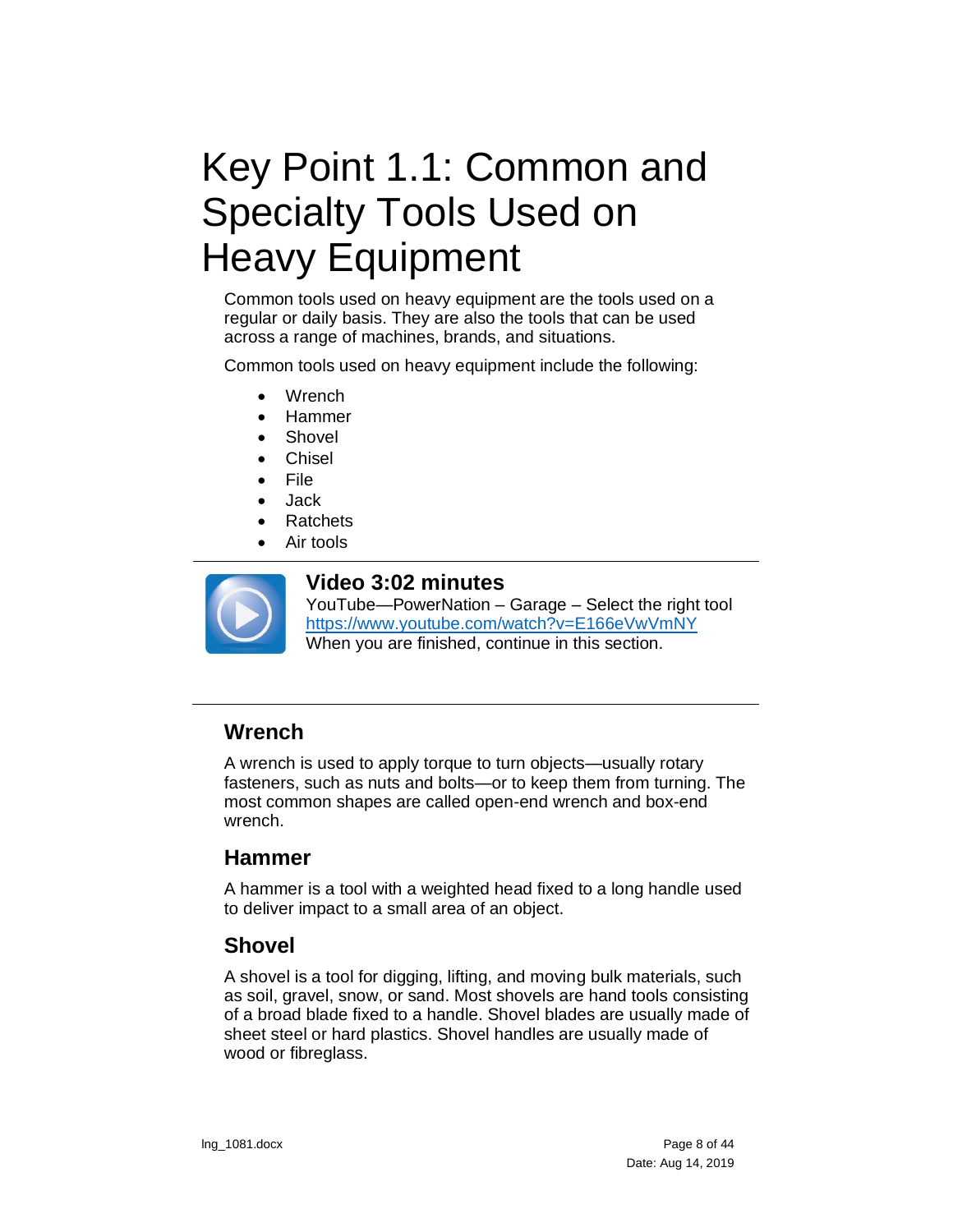### <span id="page-8-0"></span>**Chisel**

A chisel is a tool with a shaped blade designed to carve or cut a hard material such as wood, stone, or metal. The handle is typically made of wood and the chisel is made of metal. The chisel handle is struck with a mallet or hammer to create the chiseling effect.

### <span id="page-8-1"></span>**File**

A file is a tool used to remove small amounts of metal or wood using an abrasive surface. Most are hand tools, made of steel with a rectangular, square, triangular, or round cross-section. One or more surfaces have sharp teeth.

#### <span id="page-8-2"></span>**Jack**

A jack, screw jack, or jackscrew is a device to lift heavy loads or to apply strong force. A mechanical jack uses a screw thread to lift heavy equipment. A hydraulic jack uses hydraulic power. The most common form is a car jack, floor jack or garage jack, which lifts vehicles to do maintenance. Jacks are usually rated for a maximum lifting capacity.

#### <span id="page-8-3"></span>**Ratchets**

A ratchet is a mechanical device that allows continuous linear or rotary motion in only one direction while preventing motion in the opposite direction. The ratchet has a round gear, or a linear rack with teeth, and a pivoting, spring-loaded finger called a pawl that engages the teeth.

Ratchets are used in:

- Jacks
- Slacklines
- Tie down straps
- Caulking guns
- Grease guns
- Cable ties

### <span id="page-8-4"></span>**Air Tools**

An air or air-powered tool is a power tool driven by compressed air. Air tools can be driven by compressed carbon dioxide (CO2) stored in small cylinders (for portability). Compared to electric power tools, they are safer to run and maintain, without risk of sparks, shortcircuiting or electrocution. They also have a higher power to weight ratio, allowing a smaller, lighter tool to accomplish the same task.

## <span id="page-8-5"></span>**Specialty Tools**

Specialty tools are tools that are used for a highly specific job and/or are designed to be used for one kind of work (for example, welding). Sometimes, specialty tools are designed and used on only one specific brand of machine. Unlike common tools, these tools are used less frequently.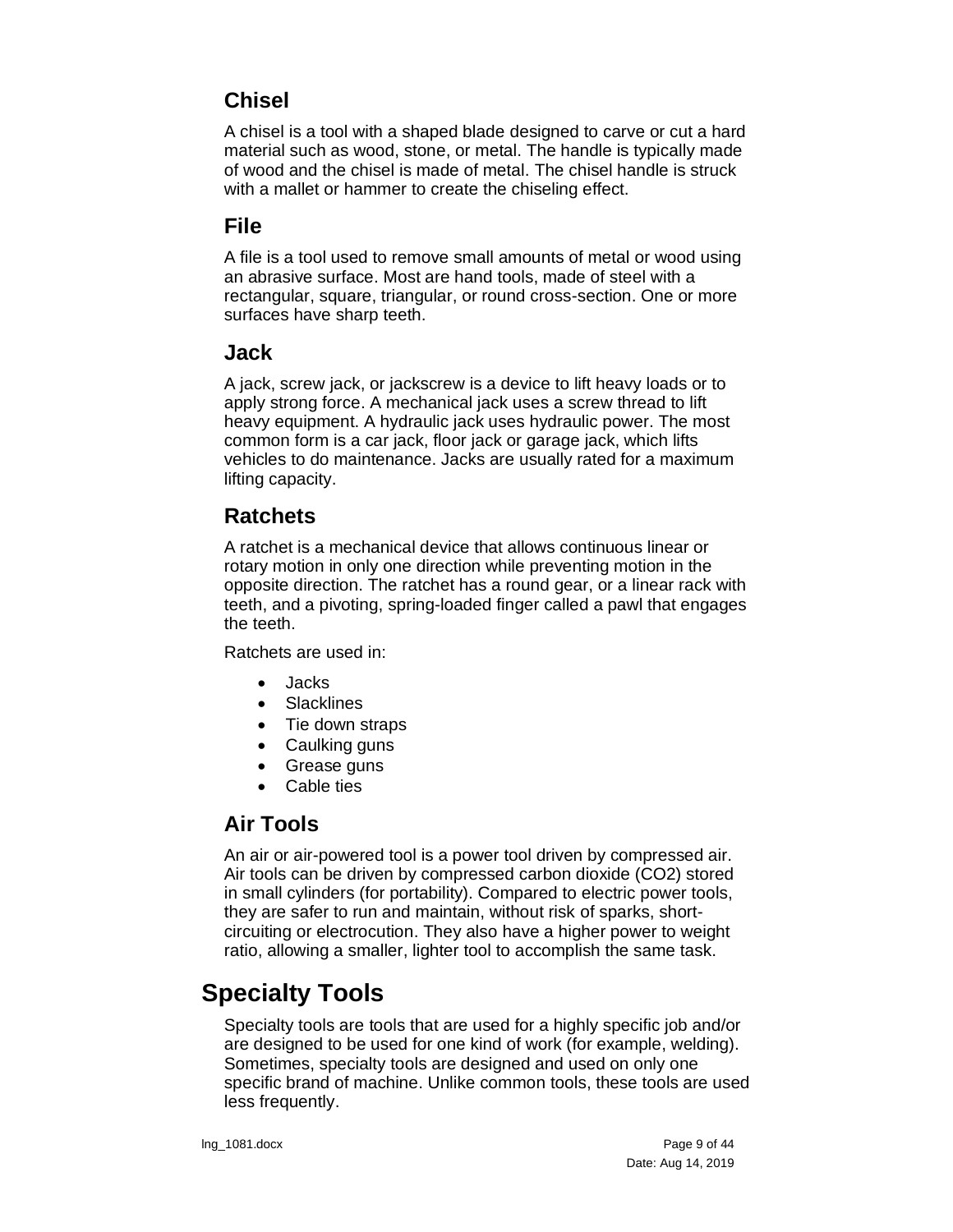Special tools include the following:

- Multi-testers
- Inspection mirrors
- Pick up magnets
- "Easy Outs"
- Taps and dies
- Drift and pry bars
- Impact wrench
- **Greaser**
- Hose press



#### **Learning Point**

A specialty tool is used for removing the pins that hold excavator bucket teeth on the bucket. As the teeth wear on rocks and hard surfaces, they are replaced. A special tool is used to replace the tight pressure fit pin that holds the tooth to the bucket.

### <span id="page-9-0"></span>**Multi-Testers**

A multi-tester is an electronic measuring instrument that combines several measurement functions in one unit. A multi-tester measures voltage, current, and resistance.

Analog multi-testers use a microammeter with a moving pointer to display readings. Digital multi-testers have a numeric display and may show a bar representing the measured value.

Digital multi-testers are more common due to cost and precision, but analog multimeters are still preferred when monitoring a rapidly varying value.

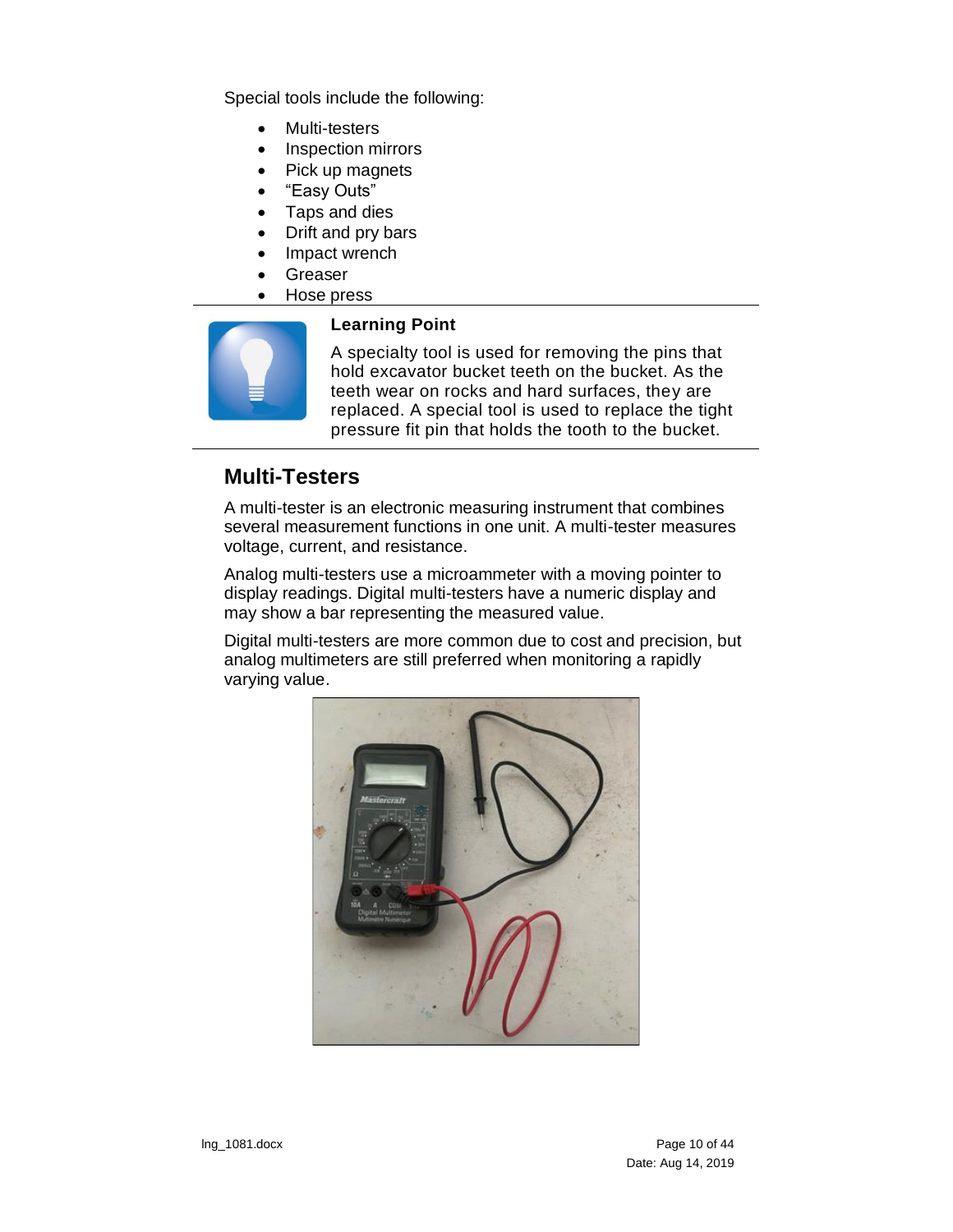### <span id="page-10-0"></span>**Inspection Mirrors**

An inspection mirror is used to help see into difficult or dangerous areas. Some mirrors have light fittings to illuminate dark areas. Inspection mirrors are often used by mechanics to see into engines and under vehicles. Large mirrors can also be used to see into hard to reach places like deep trenches.

### <span id="page-10-1"></span>**Pick Up Magnets**

Pick up magnets are tools with a handle and a magnetic end to pick up metal objects. They come in various sizes including small and extendable to reach into hidden spaces. They are often used to pick metal hardware that has fallen out of reach or in a tight area.

### <span id="page-10-2"></span>**"Easy Outs"**

An "easy out" is a tool that is used to remove broken or seized screws.

There are two types: one has a spiral flute and the other has a straight flute. Screw extractors are intentionally made of hard, brittle steel.

If too much torque is applied, the tool can break off inside the screw being removed.



#### <span id="page-10-3"></span>**Taps and Dies**

Taps and dies are tools used to create screw threads. Some are cutting tools and others are forming tools. A tap cuts or forms the female of the pair (for example, a nut). A die cuts or forms the male of the pair (for example, a bolt).

The process of cutting or forming threads using a tap is called "tapping". The process using a die is called "threading". Both tools can be used to clean up a thread, which is called "chasing".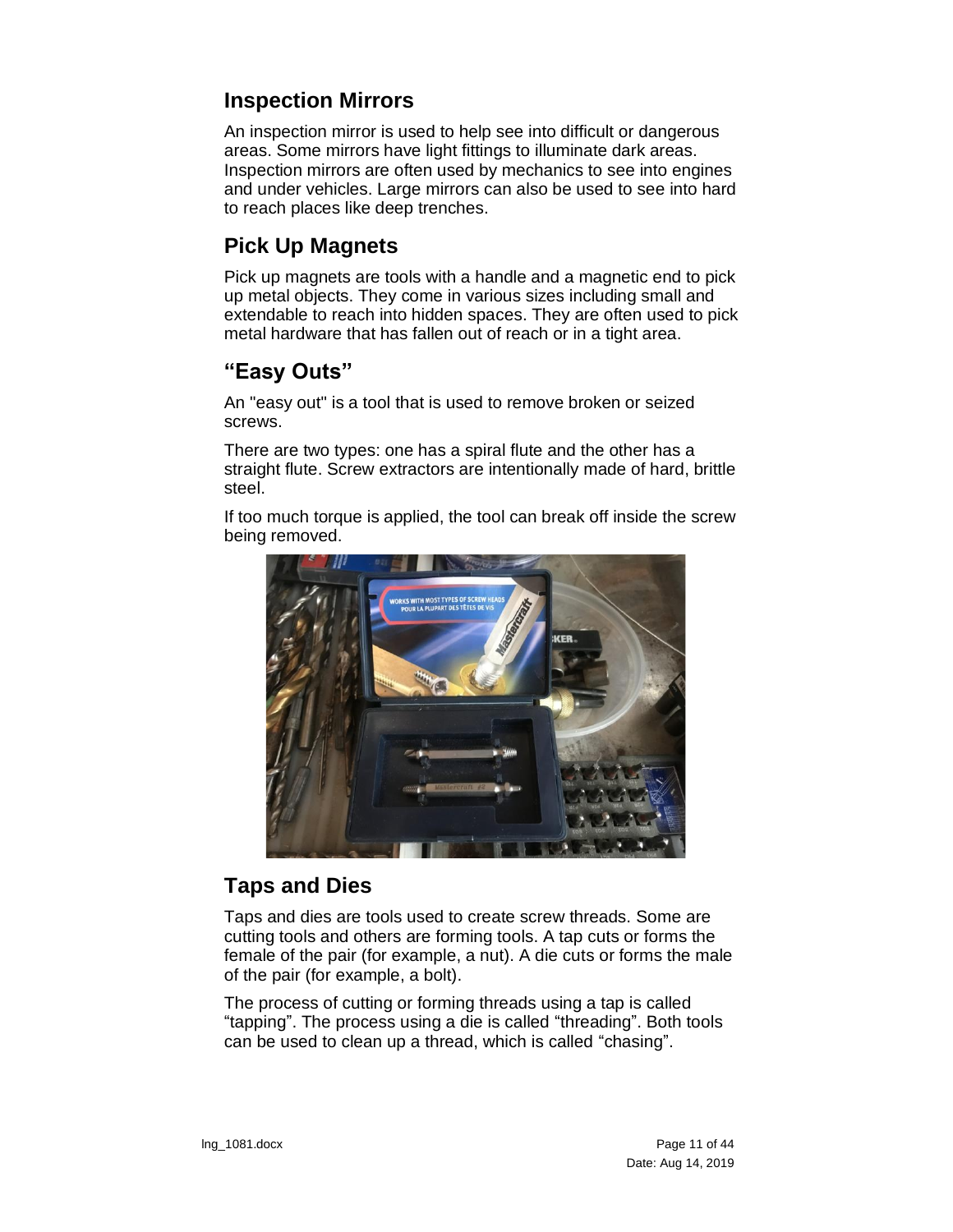

### <span id="page-11-0"></span>**Drift and Pry Bars**

A pry bar is a long steel bar, usually pointed on one end and flat on the other, like a big slot screw drive. The bar is used to move heavy parts and "pry" equipment pieces apart when working on them.

A drift bar is a pin inserted between two equipment components to hold them together. The pin is almost always a tight friction fit on one component and a slightly loose fit on the other. This allows for greasing and movement. The pin is hammered into the hole on the tight-fitting component and a specialty tool is used to remove the drift pin when needed.

### <span id="page-11-1"></span>**Impact Wrench**

An impact wrench is a socket wrench power tool designed to give high torque output with minimal effort. Compressed air is the most common power source, although electric or hydraulic power is also used. Impact wrenches are widely used for heavy equipment maintenance and any other project where a high torque output is needed.

### <span id="page-11-2"></span>**Die grinder**

Die grinders are handheld power tools used for grinding, sanding, honing, polishing, or machining material such as metal, plastic, or wood. They are usually pneumatically driven, heavy-duty tools. The die grinder gets its name from tool and die work, where they were used to create the exact lines of dies or molds.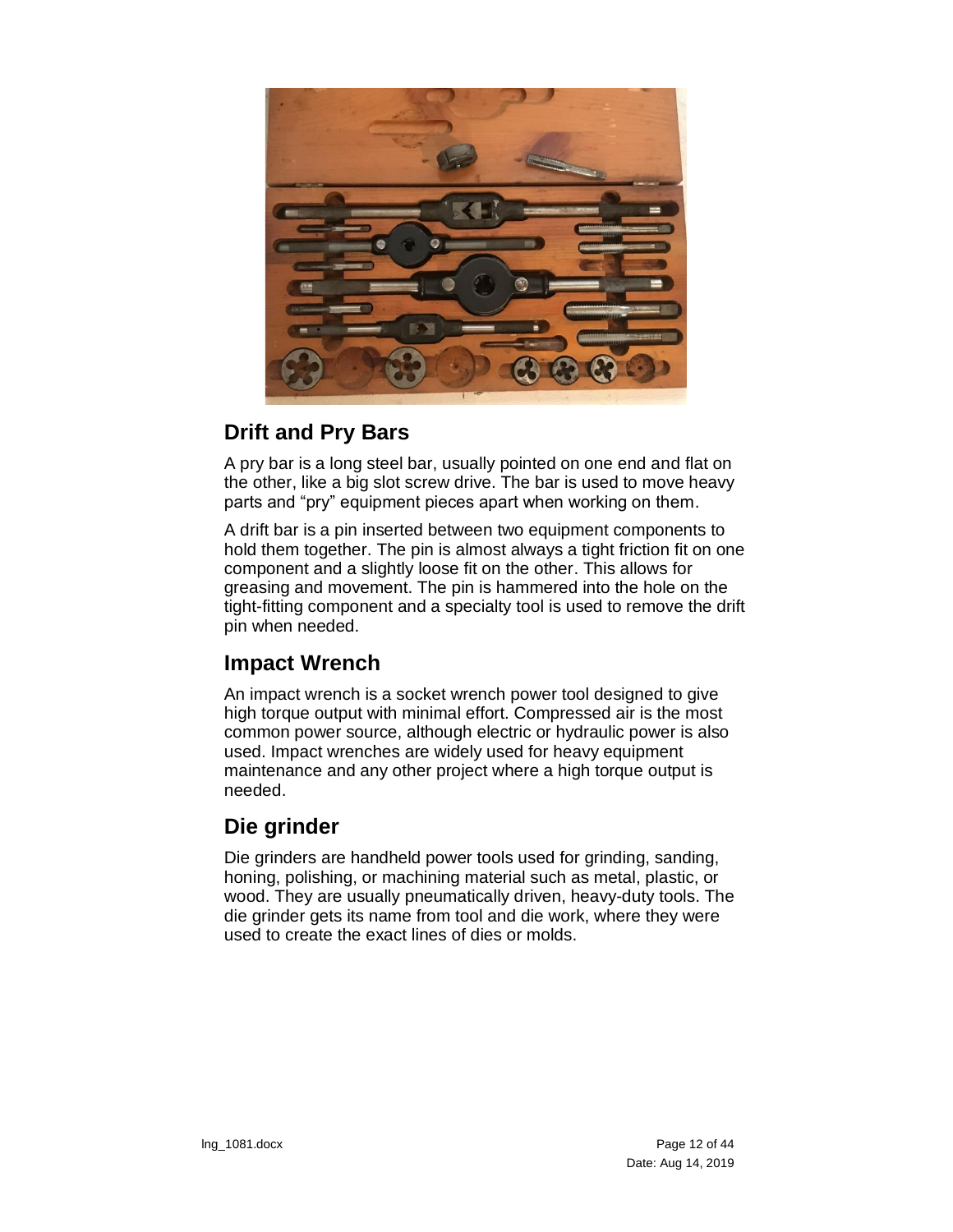

#### <span id="page-12-0"></span>**Greaser**

A grease gun is a tool used for lubrication. The purpose of the grease gun is to apply lubricant through to a specific point, usually on a grease fitting or "nipple." The channels behind the grease nipple lead to where the lubrication is needed. The close fit of the opening ensures that lubricant is applied only where needed.

There are four types of grease gun:

- hand-powered with trigger
- hand-powered without trigger
- air-powered
- **electric**

#### <span id="page-12-1"></span>**Hose Press**

A hose press is a hydraulic press that clamps the metal fittings onto the ends of rubber type hoses for hydraulic fluid or other fluid movement in a machine. The metal fittings that are "pressed" onto the end of the hose usually have a threaded end so they can be connected to equipment components or other hoses.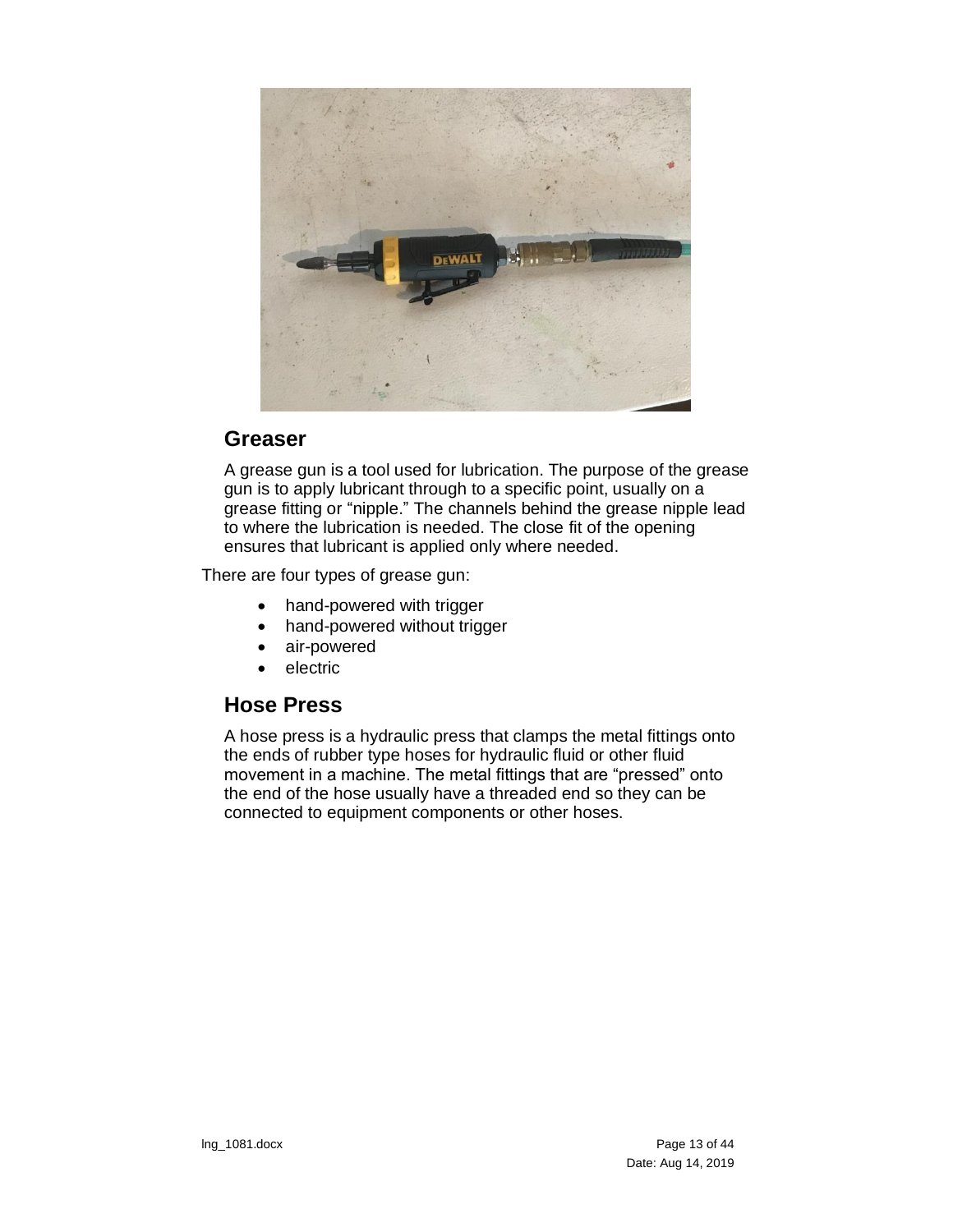# <span id="page-13-0"></span>Common and Specialty Tools Used on Heavy Equipment— Self-Quiz

- 1. A multi-tester is an electronic measuring instrument that measures:
	- $\Box$  Voltage and current
	- $\Box$  Current and resistance
	- $\Box$  Voltage, current, and distance
	- $\Box$  Voltage, current, and resistance
- 2. An "easy out" is a tool that is used to:
	- $\Box$  Remove embedded nails
	- $\Box$  Remove broken or seized screws and bolts
	- $\Box$  Remove clamps from a hose
	- $\Box$  All of these answers



Now check your answers on the next page.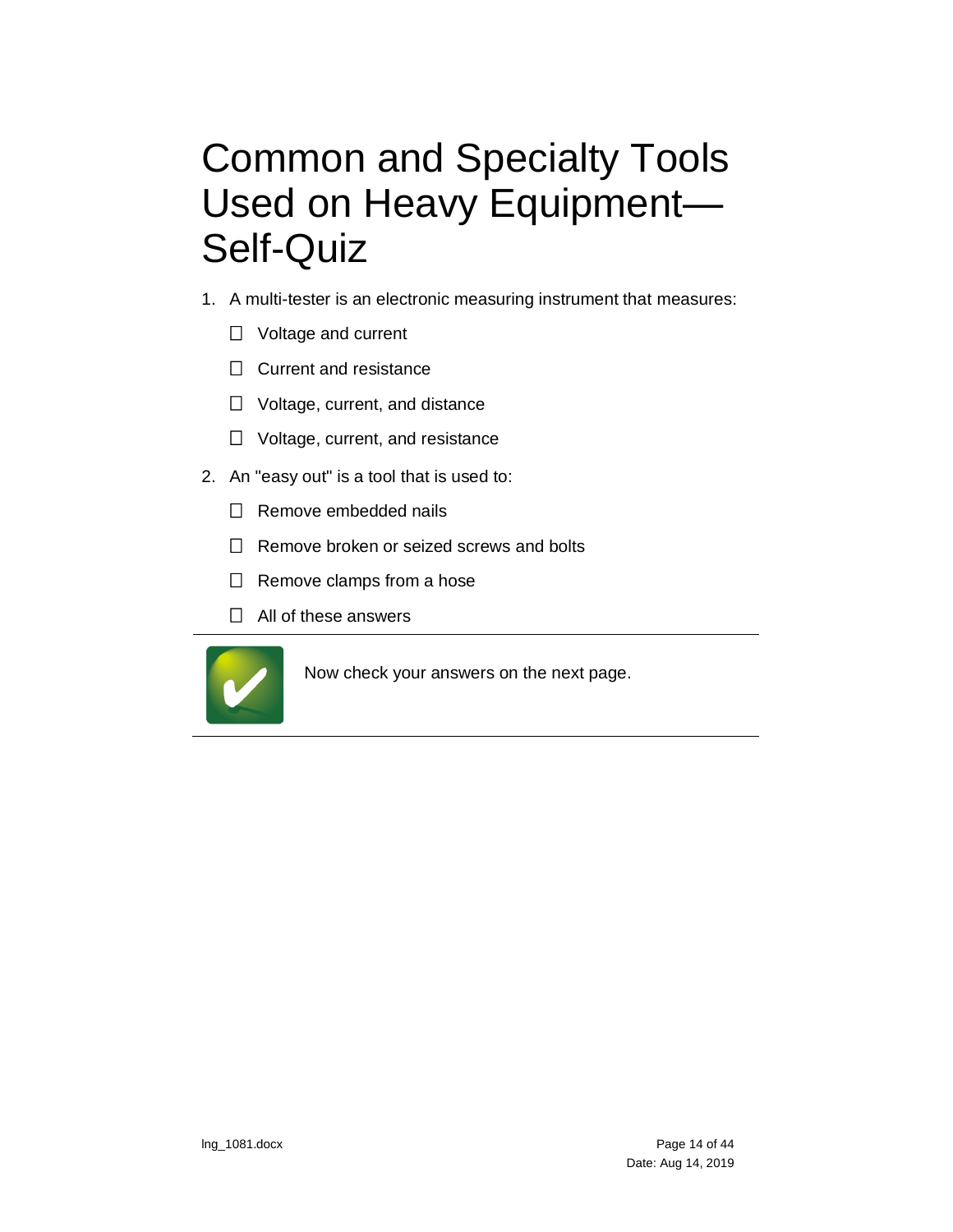# <span id="page-14-0"></span>Common and Specialty Tools Used on Heavy Equipment— Self-Quiz Answers

- 1. A multi-tester is an electronic measuring instrument that measures: Answer: **Voltage, current, and resistance**
- 2. An "easy out" is a tool that is used to: Answer: **Remove broken or seized screws and bolts**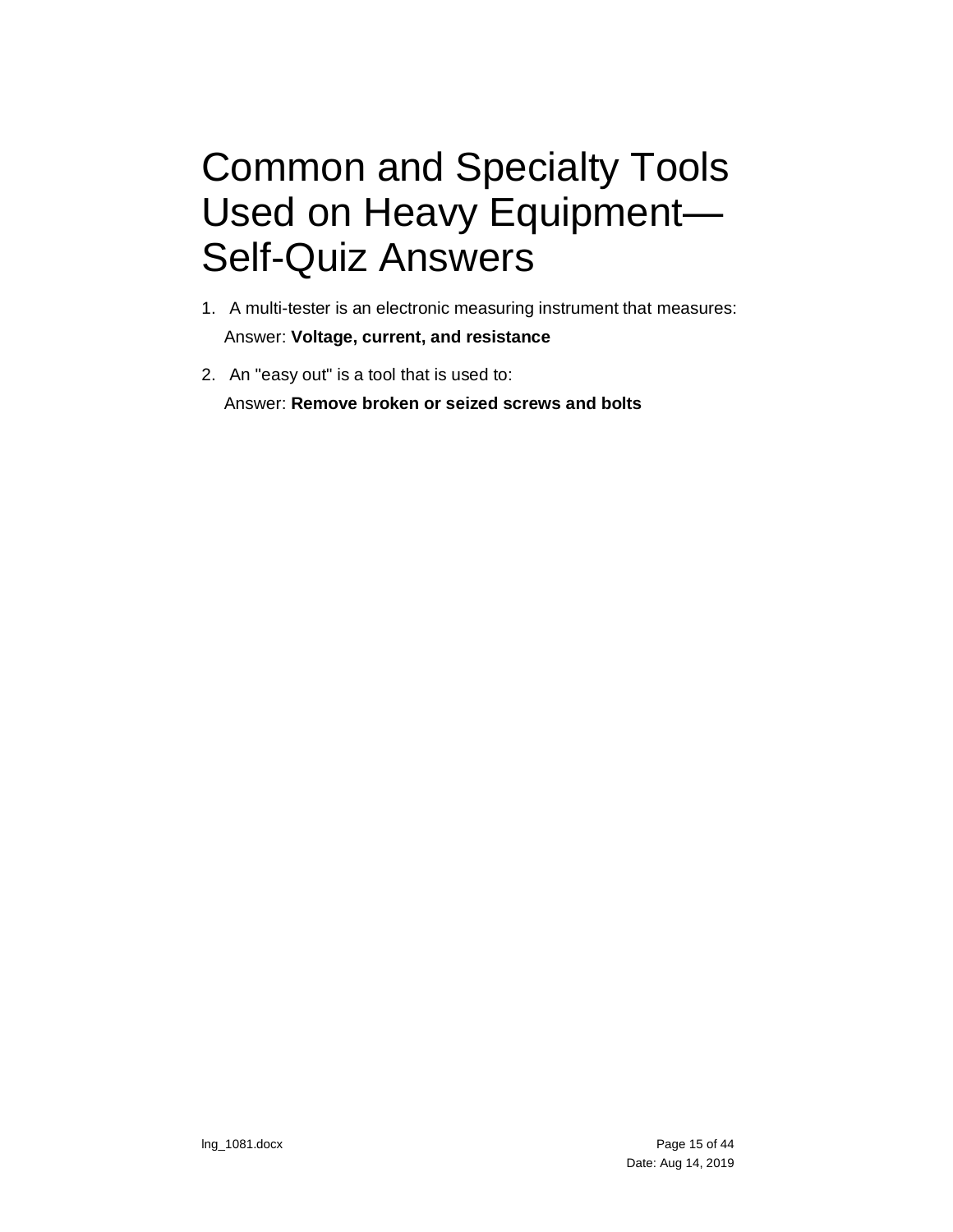# <span id="page-15-0"></span>**Section 1081-02: Welding Equipment and Supplies**

#### **What you need to know about this section**

By the end of this section, you will be able to demonstrate knowledge of the following key points:

- 2.1 Welding equipment and supplies used on heavy equipment
- 2.2 Types of welding used on heavy equipment
- 2.3 PPE required when using welding equipment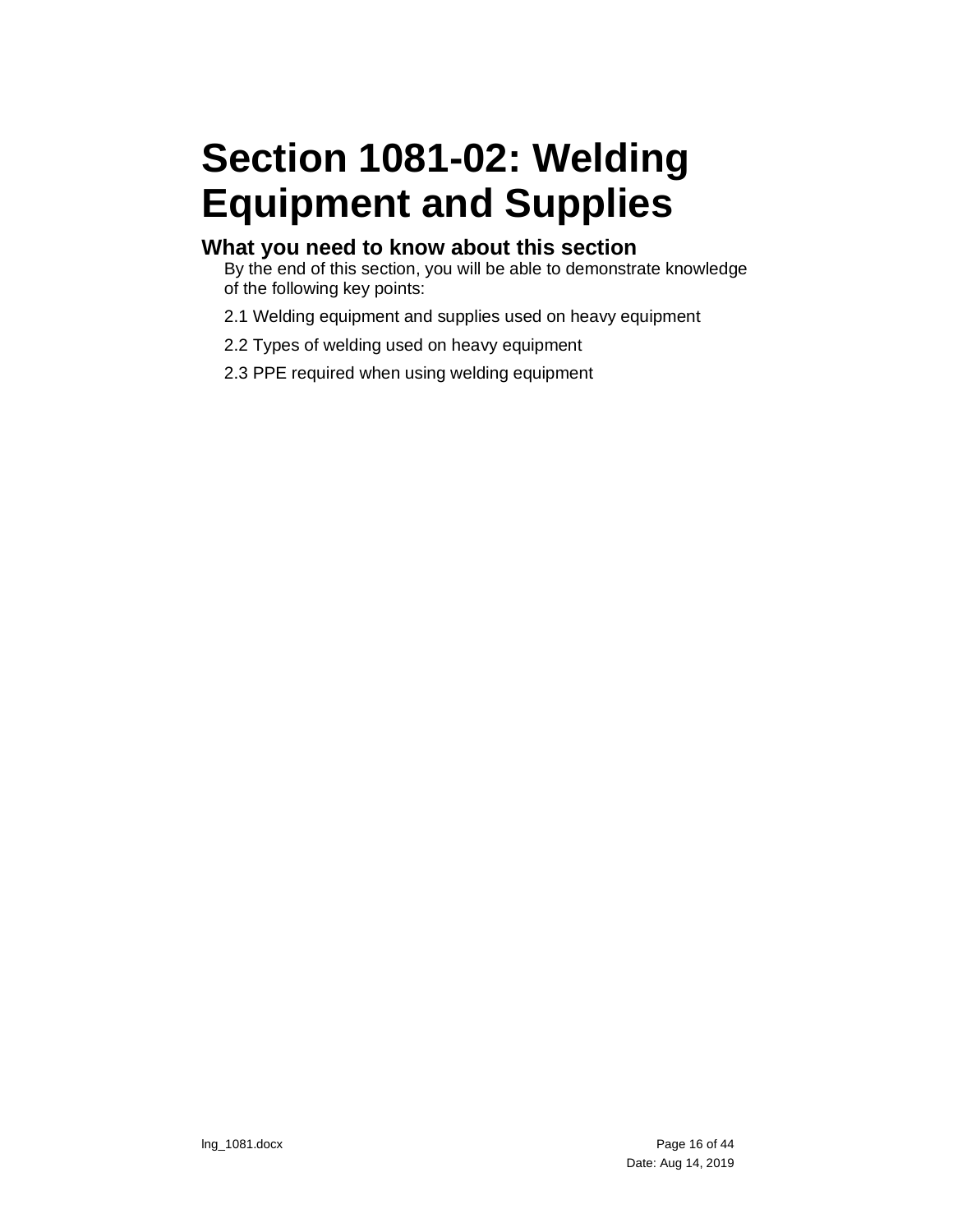# <span id="page-16-0"></span>Key Point 2.1: Welding Equipment and Supplies Used on Heavy Equipment

The following are welding equipment used on heavy equipment:

- Oxy acetylene cutting system
- Propane gas torch
- Chip hammer or flux hammer
- Wire brush
- Grinder
- Drill
- Cut-off saw
- Air tool
- Flux chipper
- Cutting table
- Plasma cutter
- Vice

### <span id="page-16-1"></span>**Oxy Acetylene Cutting System**

Oxy-fuel cutting is a system that uses fuel gases and oxygen to cut metals. Pure oxygen, instead of air, is used to increase the flame temperature to focus melting of a material, like steel. A torch is used to heat metal to its kindling temperature. A stream of oxygen is then trained on the metal, burning it into a metal oxide that flows out as slag.

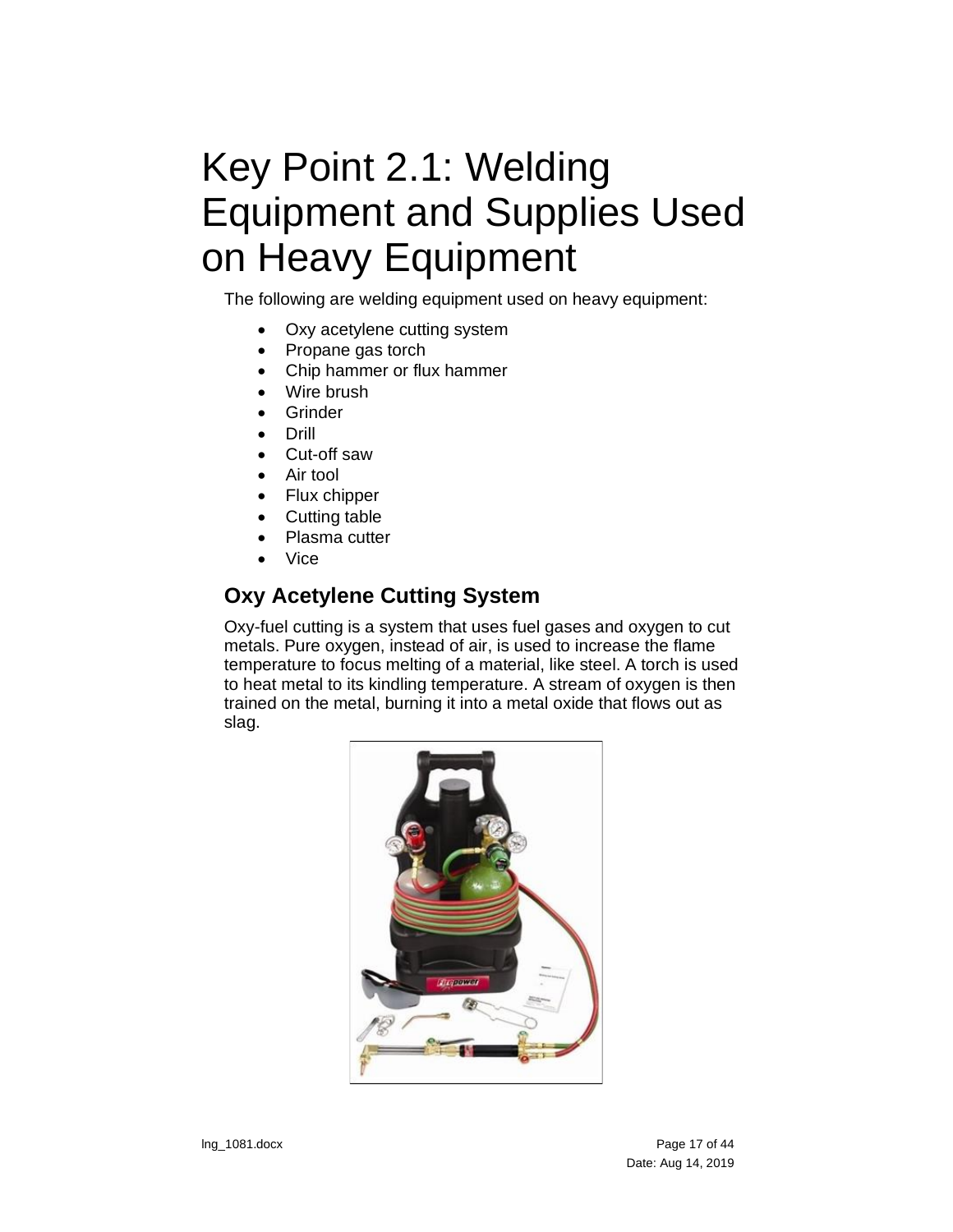### <span id="page-17-0"></span>**Propane Gas Torch**

A propane torch is used for the application of flame or heat and uses propane for fuel. The propane torch can be a hand-held burner with a small attached tank or an industrial torch which has separate fuel and pure oxygen tanks to feed the flame with 100% oxygen and creates much higher temperatures.

### <span id="page-17-1"></span>**Chip Hammer or Flux Hammer**

A chipping hammer is a tool used to remove welding slag from a weld and welding spatter from alongside welds.

### <span id="page-17-2"></span>**Wire Brush**

A wire brush is a brush whose bristles are made of wire, usually steel, and are hard and springy. The brush is an abrasive tool, used for cleaning off rust and removing paint prior to welding. It is also used to clean surfaces and create a better conductive area for attaching electrical connections, when they have built up grime and dirt.

#### <span id="page-17-3"></span>**Grinder**

An angle grinder, also known as a side grinder or disc grinder, is a handheld power tool used for grinding and polishing. Angle grinders may be used for removing excess material from a piece. There are many different kinds of discs that are used for various materials and tasks, such as cut-off discs (diamond blade), abrasive grinding discs, grinding stones, sanding discs, wire brush wheels, and polishing pads.

### <span id="page-17-4"></span>**Drill**

A drill is a tool used for making round holes or driving fasteners. It is fitted with a bit, either a drill or driver, secured by a chuck. Some powered drills also include a hammer function. Drills vary widely in speed, power, and size. They are either electric-powered with cords or battery-powered without cords.

### <span id="page-17-5"></span>**Cut-off Saw**

An abrasive saw, also known as a cut-off saw or chop saw, is a power tool used to cut hard materials, such as metal, tile, and concrete. An abrasive disc cuts through metal, similar to a thin grinding wheel. These saws are available in table top, free hand, and walk behind models. Abrasive saws use composite friction disk blades to abrasively cut through the material.

### <span id="page-17-6"></span>**Air Tool**

An air or air-powered tool is a power tool driven by compressed air. Air tools can be driven by compressed carbon dioxide (CO2) stored in small cylinders (for portability). Compared to electric power tools, they are safer to run and maintain, without risk of sparks, short-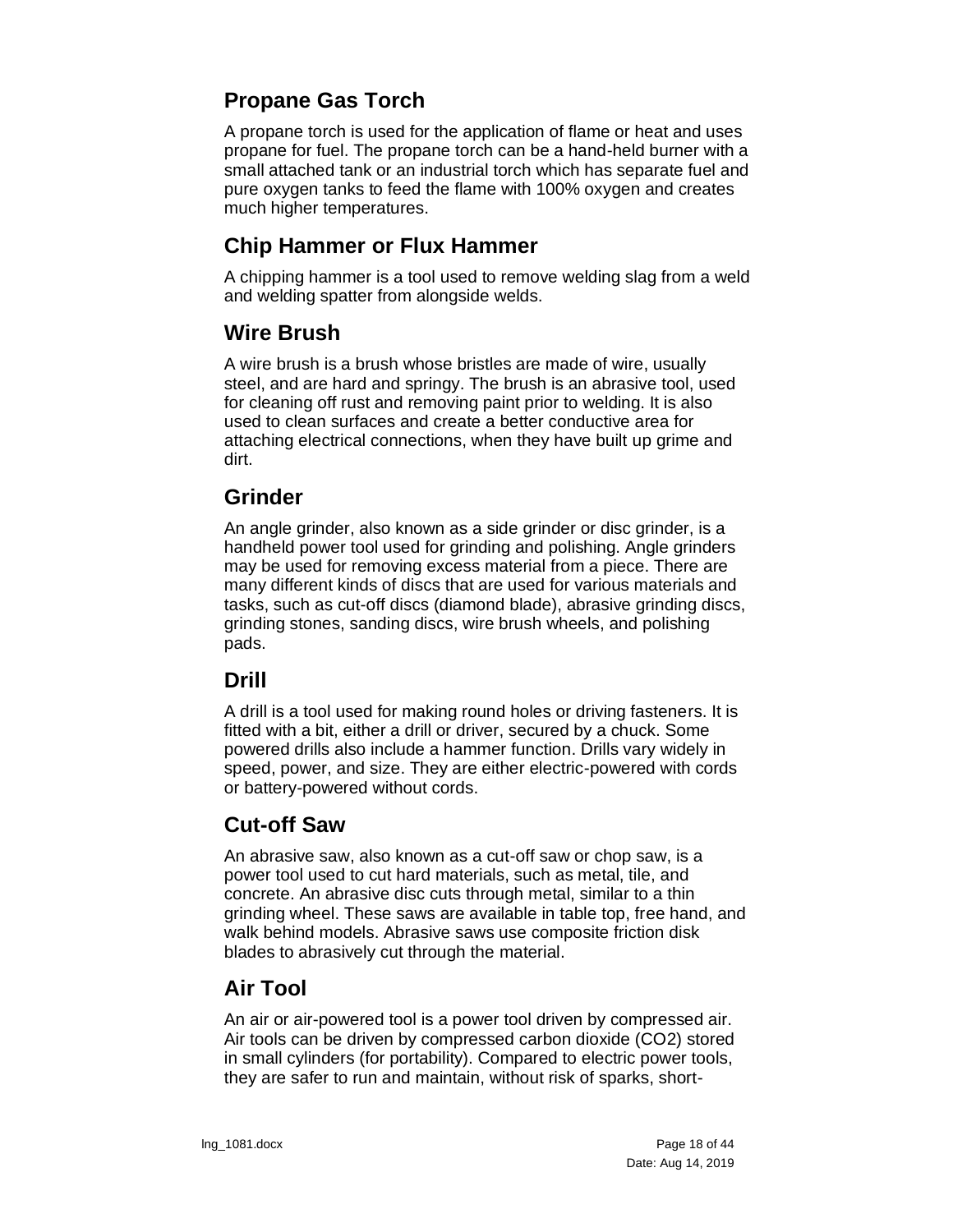circuiting or electrocution. They also have a higher power to weight ratio, allowing a smaller, lighter tool to accomplish the same task.

### <span id="page-18-0"></span>**Flux Chipper**

A flux chipper is ideal for removal of flux, spatter and general scaling. This chipper removes the coating on a weld after the metal has cooled (which is called flux). The chipper is a little specialty hammer that is used to tap on the weld to pop off the flux.



### <span id="page-18-1"></span>**Cutting Table**

A plasma cutting table is a support table made of a grid of bars that can be replaced. Plate steel is loaded on a table and the parts are cut out as programmed. Some expensive burn tables also include CNC punch capability, with a carousel of different punches and taps.

### <span id="page-18-2"></span>**Plasma Cutter**

A plasma cutter cuts through electrically conductive materials using an accelerated jet of hot plasma. Typical materials cut with a plasma torch include steel, stainless steel, aluminum, brass and copper. The process involves creating an electrical channel of superheated, electrically ionized gas (plasma) from the cutter through the metal and back to the cutter via a grounding clamp.

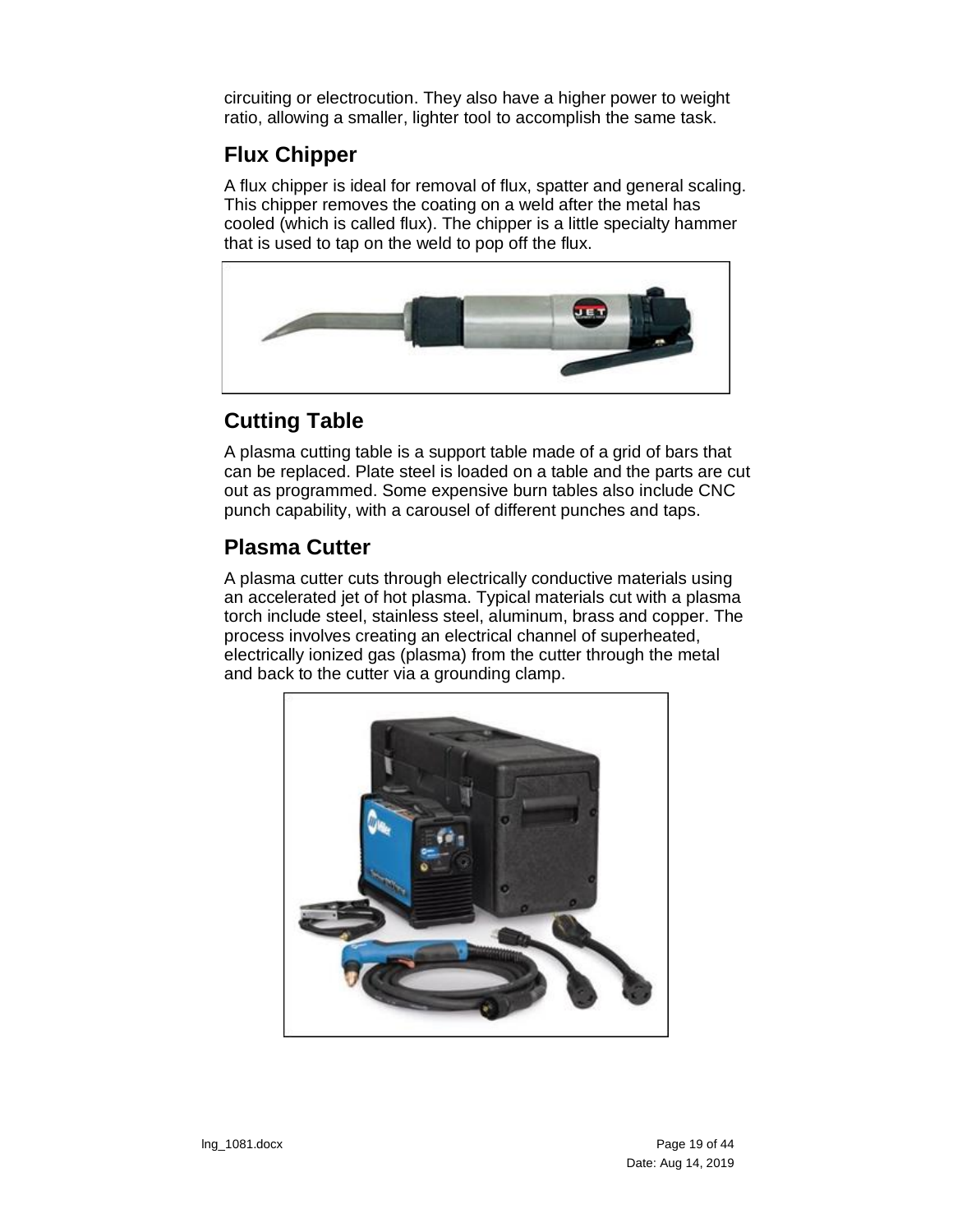### <span id="page-19-0"></span>**Vice**

A vice is a mechanical device used to secure an object to work on. Vices have two parallel jaws, one fixed and the other movable, threaded in and out by a screw and lever. Vices used in metalworking usually have serrated jaws to get a better grip on metal.

## <span id="page-19-1"></span>**Welding Supplies Used on Heavy Equipment**

The following are welding supplies used on heavy equipment:

- Chalk
- Tip cleaner
- Air arc

#### <span id="page-19-2"></span>**Chalk**

Soapstone chalk is used in welding because the heat-resistant powder does not burn away. The chalk continues to be visible when the workpiece is heated during the welding process.

### <span id="page-19-3"></span>**Tip Cleaner**

Tip cleaners are used to clean the cutting and welding tips on oxygen-acetylene torches. The cleaners come in multiple sizes and models, including standard length wire tip cleaners and extra-long wire tip cleaners. Using tip cleaners assures a better-quality flame and extends the life of the torch.

### <span id="page-19-4"></span>**Air Arc**

An air arc is a torch used to cut and melt metal by the heat of a carbon arc. Molten metal is then removed by a blast of air. It uses a consumable carbon or graphite electrode to melt the metal, which is then blown away by an air jet.

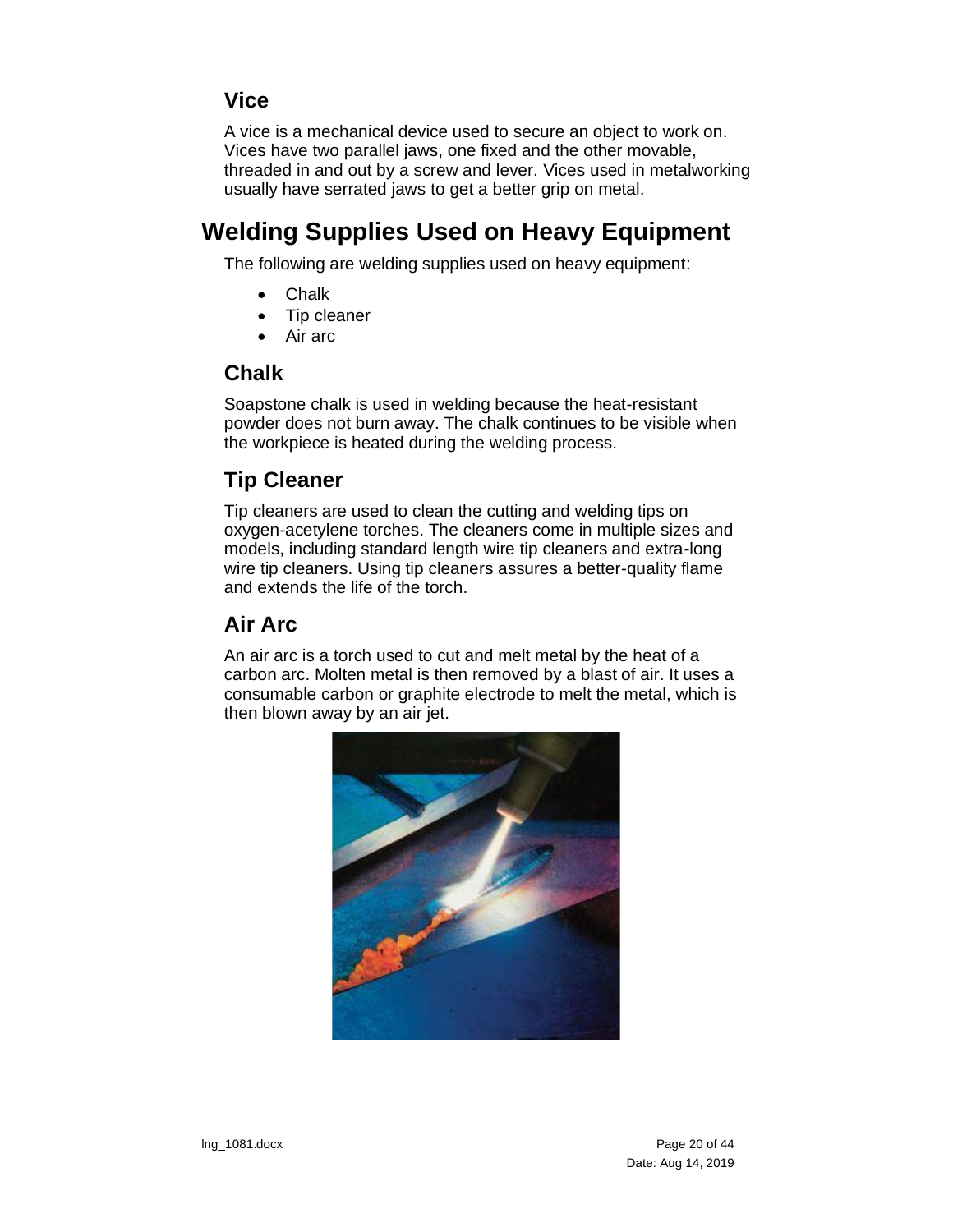# <span id="page-20-0"></span>Welding Equipment and Supplies Used on Heavy Equipment—Self-Quiz

- 1. A flux chipper is a specialty hammer used to:
	- $\Box$  Create flux in a plasma stream
	- $\Box$  Chip paint off metal
	- $\Box$  Remove the coating on a weld
	- $\Box$  None of these answers
- 2. An angle grinder is also known as a:
	- □ Side grinder
	- □ Round grinder
	- □ Polish grinder
	- $\Box$  Back grinder



Now check your answers on the next page.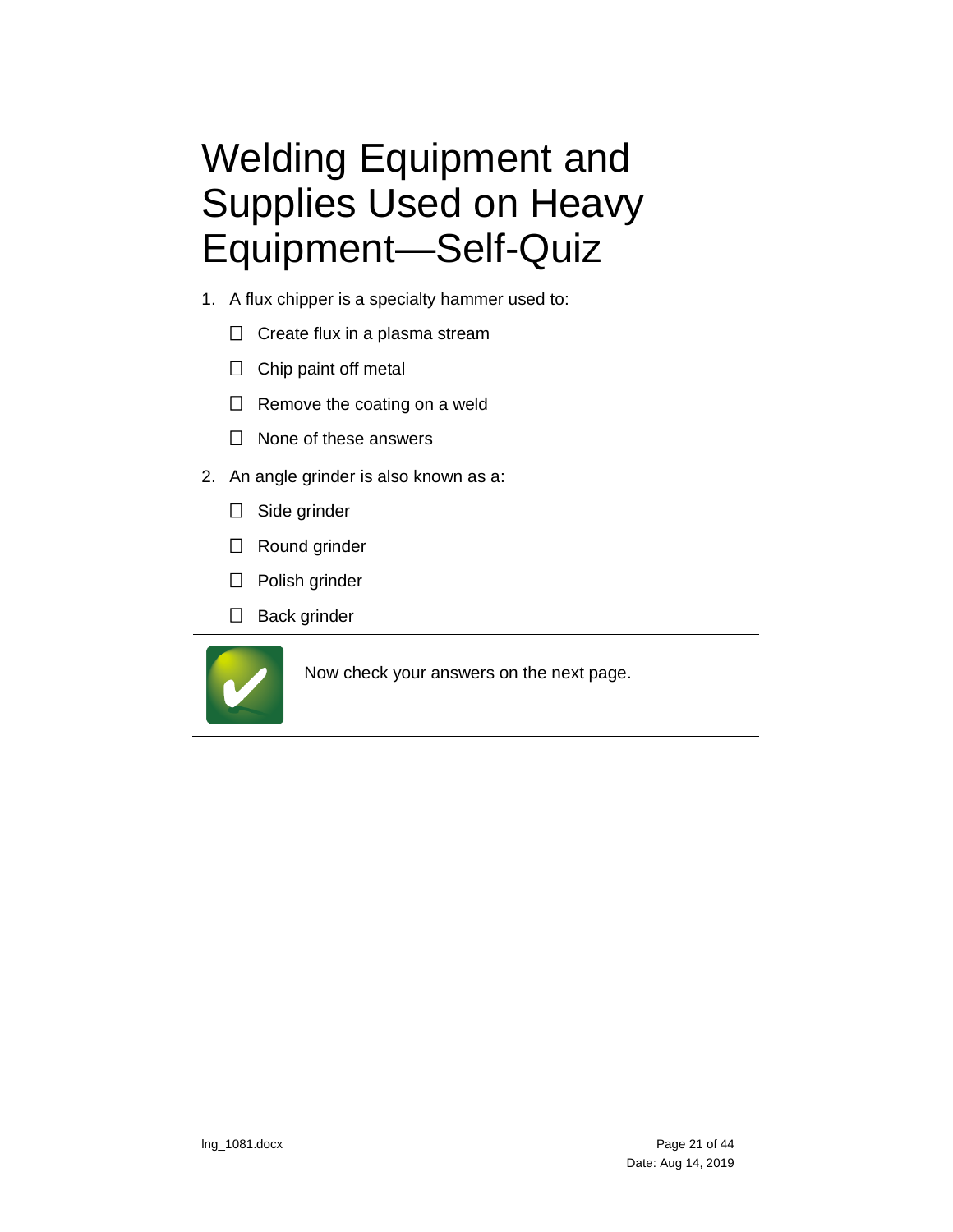## <span id="page-21-0"></span>Welding Equipment and Supplies Used on Heavy Equipment—Self-Quiz Answers

- 1. A flux chipper is a specialty hammer used to: Answer: **Remove the coating on a weld**
- 2. An angle grinder is also known as a: Answer: **Side grinder**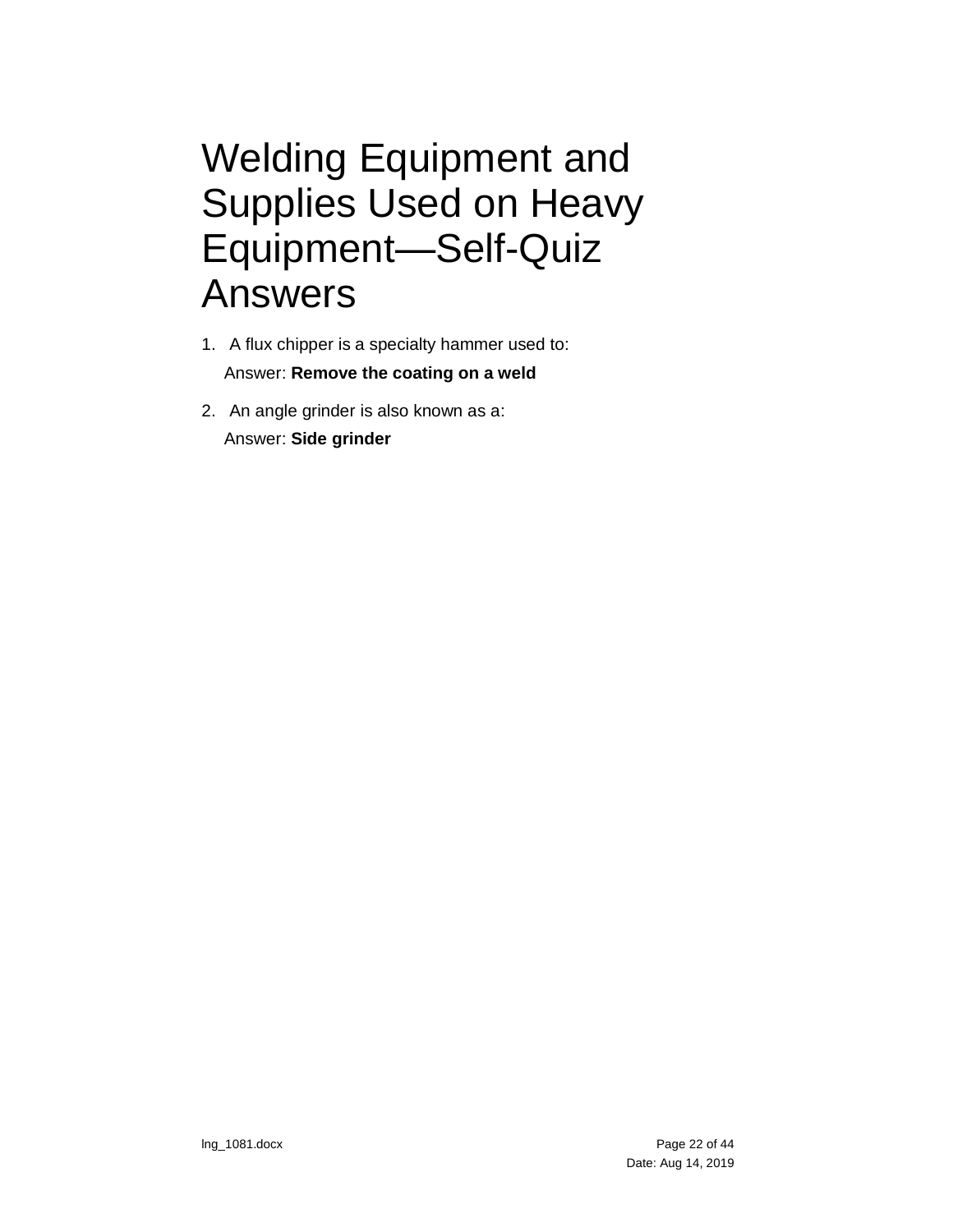## <span id="page-22-0"></span>Key Point 2.2: Types of Welding Used on Heavy **Equipment**

The following are the types of welding used on heavy equipment:

- Stick welding
- Wire feed
- Brazing

## <span id="page-22-1"></span>**Stick welding**

Stick welding is a manual arc welding process that uses an electrode covered with a flux to lay the weld. An electric current, either an alternating or a direct current from a welding power supply, is used to form an electric arc between the electrode and the metals to be ioined.

The workpiece and the electrode melt to make a pool of metal that cools to form a joint. As the weld is laid, the electrode's flux coating disintegrates, giving off vapors that make a shielding gas and providing a layer of slag. These protect the weld area from atmospheric contamination.

## <span id="page-22-2"></span>**Wire feed**

Wire feed welders use a continuous wire electrode on a spool. Rollers in the welder driven by a motor feed the wire at a steady rate through an electrode holder, usually called a gun. Wire feed welders were invented to increase production rates by removing the need to stop and replace a burned electrode.

## <span id="page-22-3"></span>**Brazing**

Brazing is a metal-joining process where two or more metal pieces are joined by melting and flowing a filler metal into the joint. The filler metal has a lower melting point than the other metals.

The filler flows into the gap between close-fitting parts by capillary action. The filler is then brought slightly above its melting temperature while protected by a suitable atmosphere, usually a flux. The filler flows over the base metal and is cooled to join the pieces together.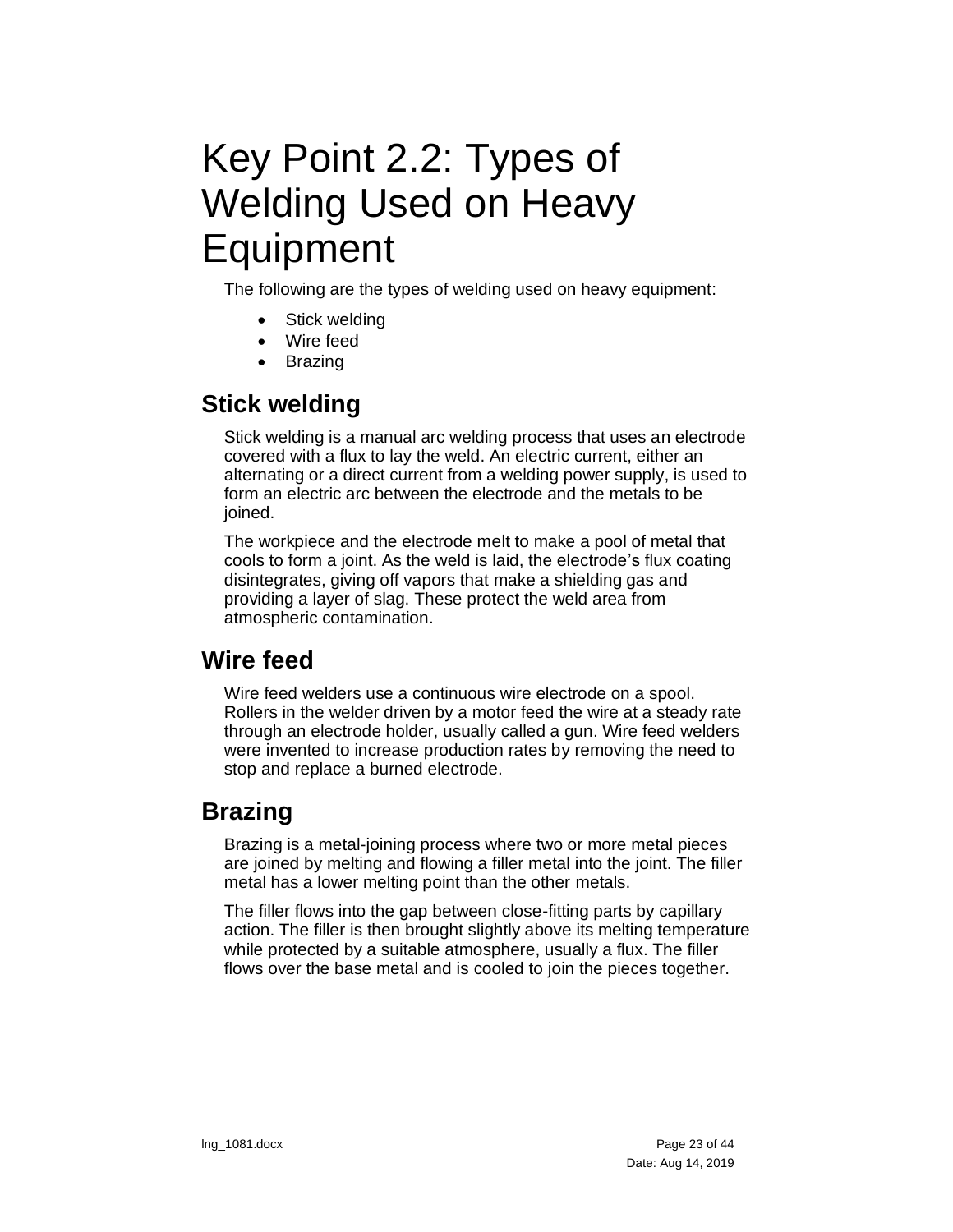# <span id="page-23-0"></span>Types of Welding Used on Heavy Equipment—Self-Quiz

- 1. Wire feed welders were invented to increase:
	- $\Box$  Production rates
	- $\Box$  Electrical current
	- $\Box$  Speed of current
	- $\Box$  None of these answers
- 2. Brazing is a metal-joining process where two or more metal pieces are joined by:
	- $\Box$  Melting the two pieces together
	- $\Box$  Fixing the two pieces with a clamp
	- $\Box$  Melting and flowing a filler metal into the joint
	- $\Box$  None of these answers



Now check your answers on the next page.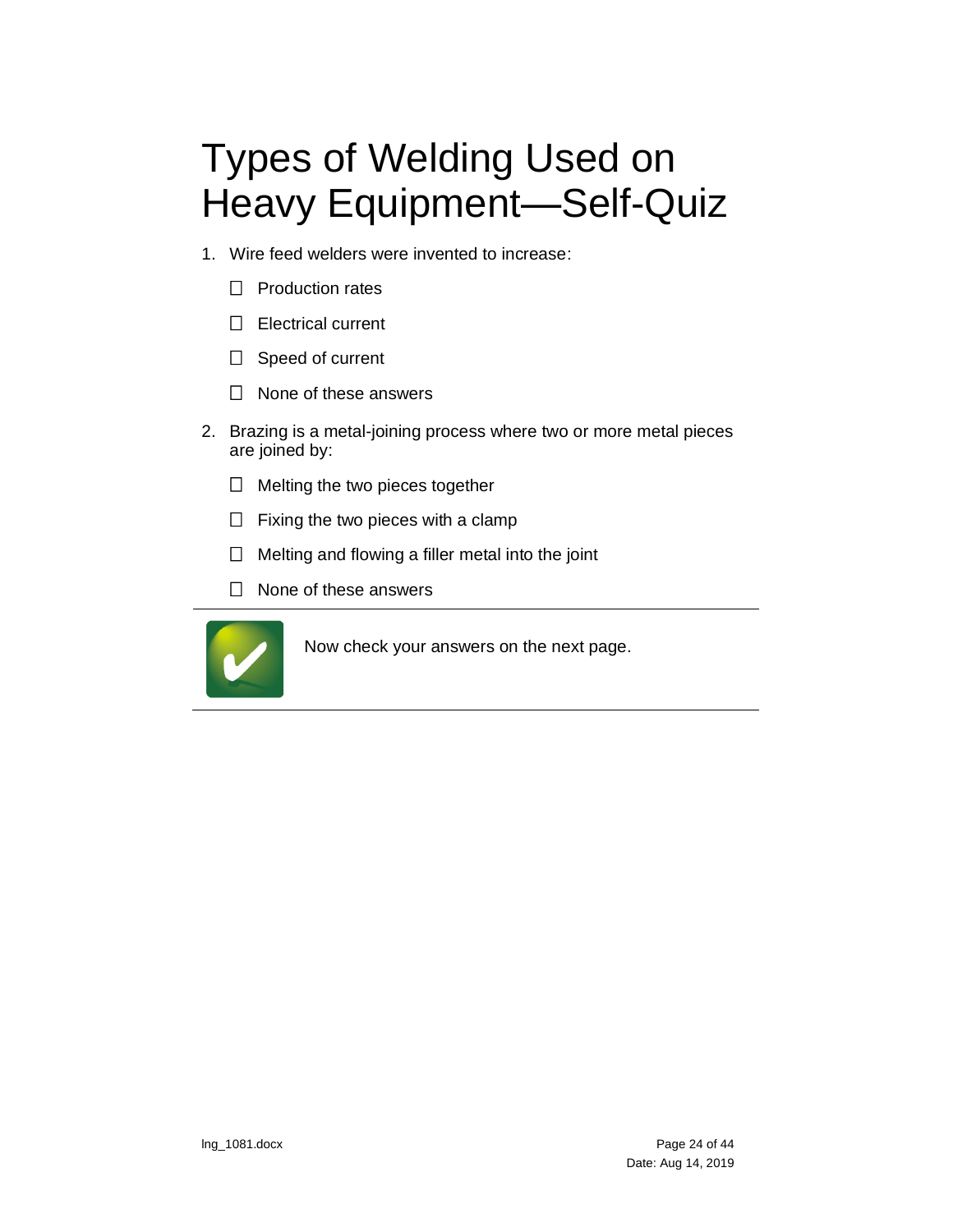## <span id="page-24-0"></span>Types of Welding Used on Heavy Equipment—Self-Quiz Answers

1. Wire feed welders were invented to increase:

Answer: **Production rates**

2. Brazing is a metal-joining process where two or more metal pieces are joined by:

Answer: **Melting and flowing a filler metal into the joint**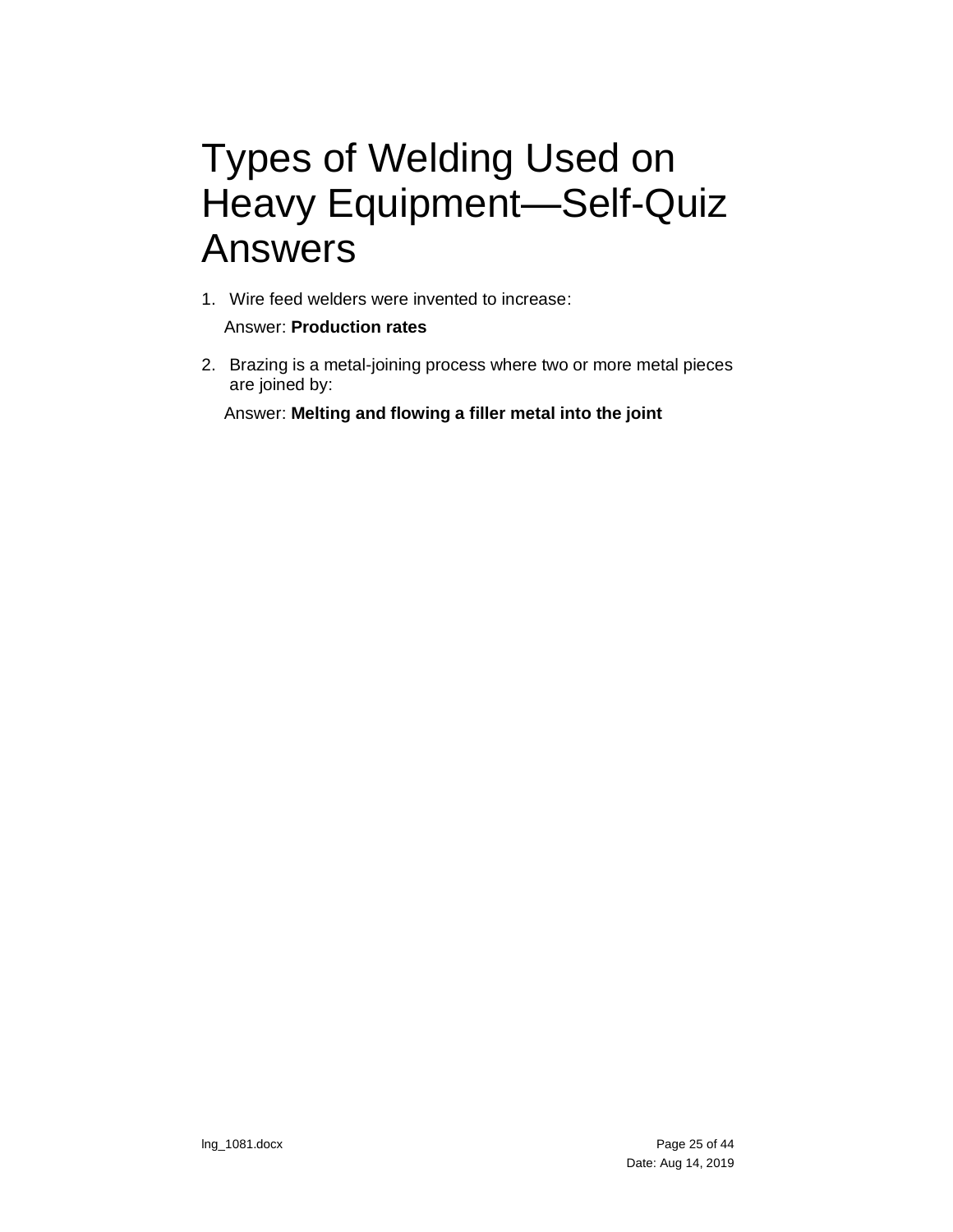# <span id="page-25-0"></span>Key Point 2.3: PPE Required When Using Welding **Equipment**

When welding, safety is of vital importance to prevent injury. The different forms of light and radiation can cause injuries that are not immediately obvious. PPEs such as gloves, helmets, and goggles are critical to keep welders from being harmed on the job.

### <span id="page-25-1"></span>**Gloves**

Welding gloves are personal protective equipment (PPE) that protect the hands of welders from the hazards of welding. These gloves allow finger articulation while protecting the operator from electrical shock, extreme heat, and ultraviolet and infrared radiation, and also provide abrasion resistance and enhanced grip.

## <span id="page-25-2"></span>**Welding Helmet**

A welding helmet is headgear worn when welding to protect the eyes, face and neck from flash burn, ultraviolet light, sparks, infrared light, and heat. These helmets are commonly used with arc welding. They are necessary to prevent arc eye, a painful condition where the cornea is inflamed. Helmets can also prevent retina burns, which can lead to a loss of vision.

## <span id="page-25-3"></span>**Cutting Goggles**

Cutting goggles provide eye protection while welding and cutting. They protect the eyes from the heat and optical radiation produced by the welding, such as the intense ultraviolet light produced by an electric arc. They also protect from sparks and debris. UV and IR waves cannot be seen and can produce eye injury without the welder realizing it. Extremely dark filters are needed to be able to look at the glowing metal.

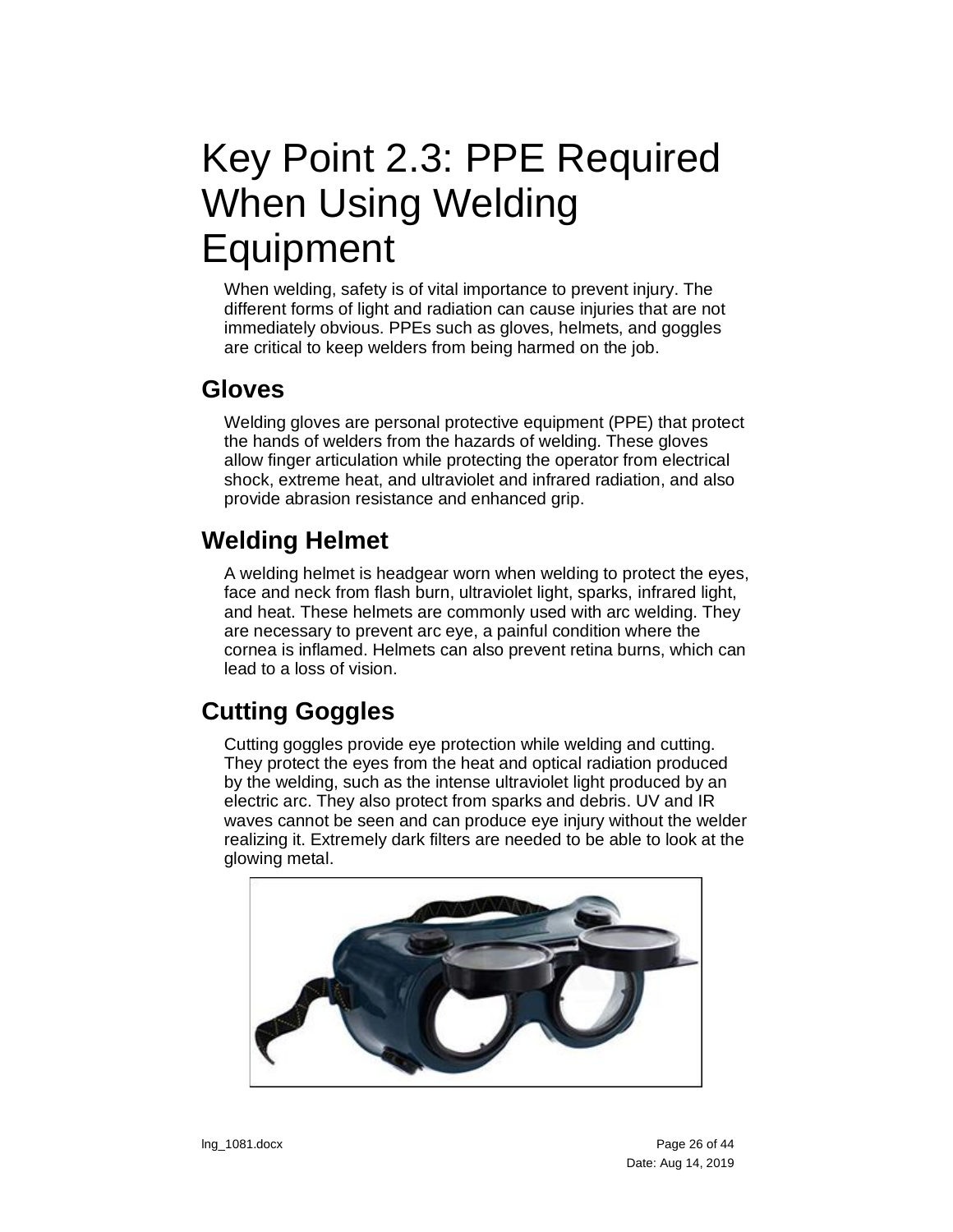## <span id="page-26-0"></span>**Respiratory Protection**

Respiratory protection may be required if ventilation measures and work practices do not reduce potential exposures of welding fumes to safe levels.

## <span id="page-26-1"></span>**Body Protection**

Wear oil-free protective clothing made of wool or heavy cotton. Heavier materials work best. They are harder to ignite and resist wear and damage.



#### **Reference** WorkSafeBC

Read General welding and cutting [https://www.worksafebc.com/en/resources/health](https://www.worksafebc.com/en/resources/health-safety/toolbox-meeting-guides/general-welding-and-cutting-requirements?lang=en)[safety/toolbox-meeting-guides/general-welding-and](https://www.worksafebc.com/en/resources/health-safety/toolbox-meeting-guides/general-welding-and-cutting-requirements?lang=en)[cutting-requirements?lang=en](https://www.worksafebc.com/en/resources/health-safety/toolbox-meeting-guides/general-welding-and-cutting-requirements?lang=en) When you are finished, continue in this section.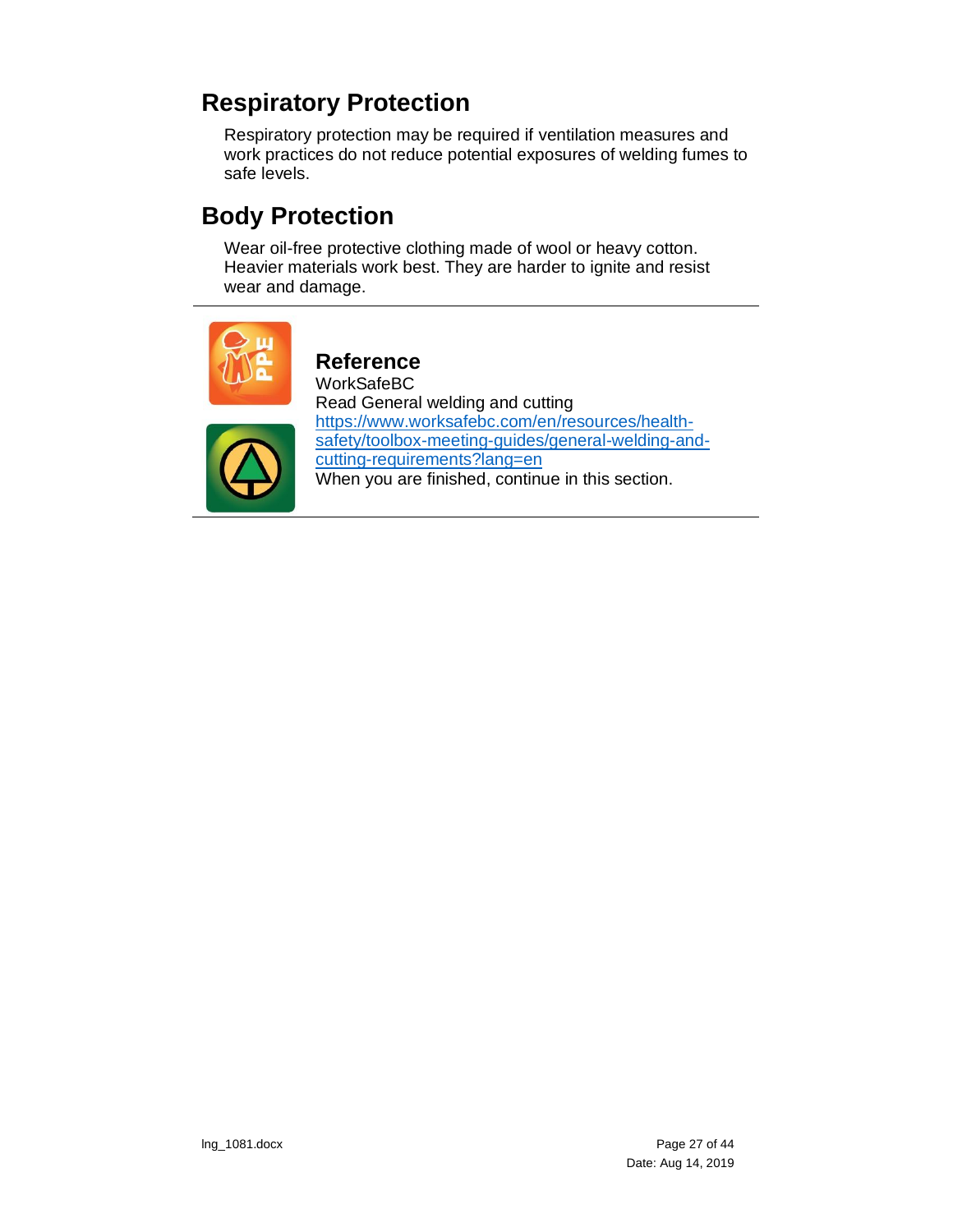# <span id="page-27-0"></span>PPE Required When Using Welding Equipment—Self-**Quiz**

- 1. Welding gloves protect the operator from:
	- $\Box$  Electrical shock
	- $\Box$  Extreme heat
	- $\Box$  Ultraviolet and infrared radiation
	- $\Box$  All of these answers
- 2. Cutting goggles provide protection from:
	- $\Box$  Heat, radiation, sparks and debris
	- $\Box$  Heat and radiation
	- $\Box$  Heat and sparks
	- $\Box$  Sparks and debris



Now check your answers on the next page.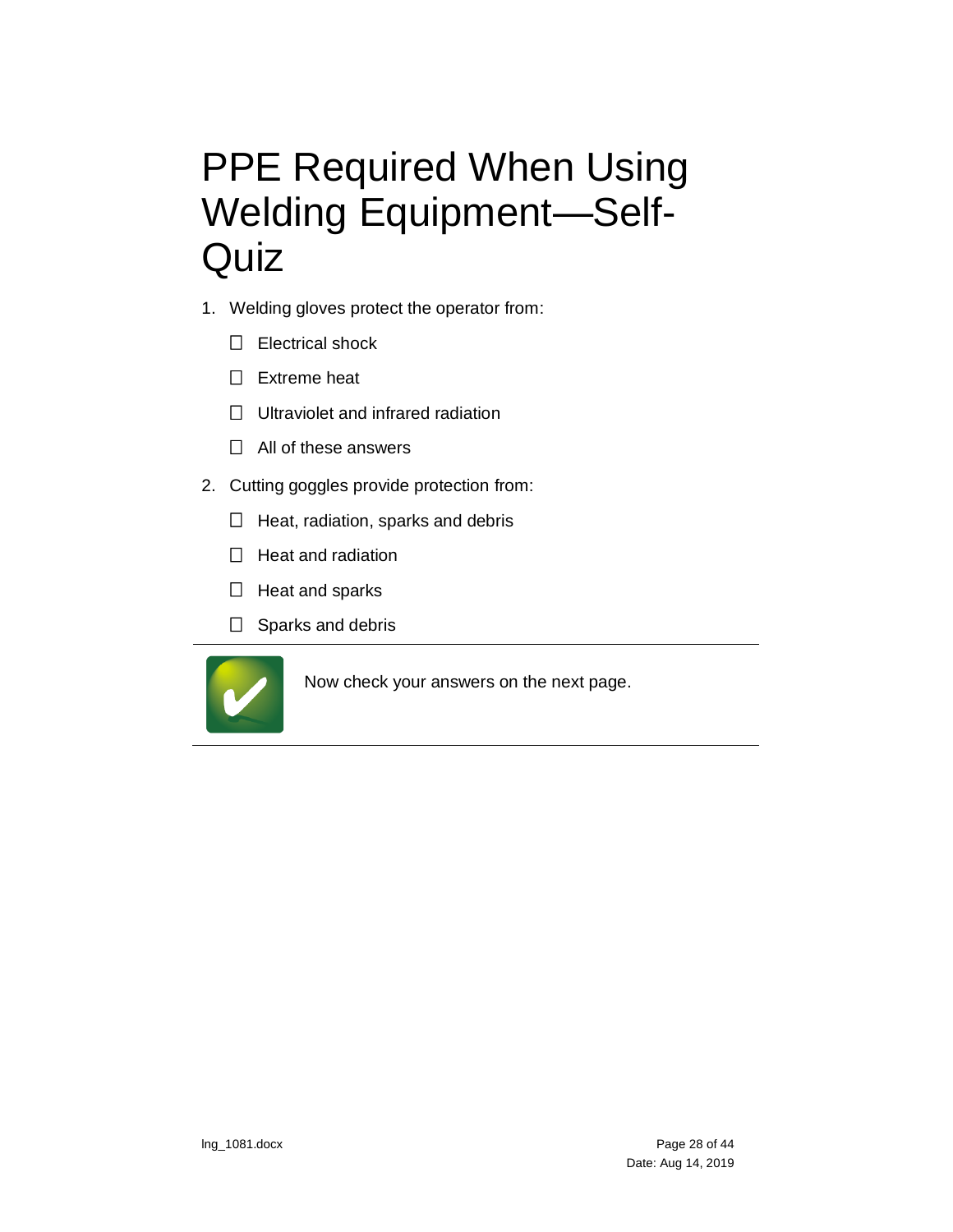# <span id="page-28-0"></span>PPE Required When Using Welding Equipment—Self-Quiz Answers

- 1. Welding gloves protect the operator from: Answer: **All of these answers**
- 2. Cutting goggles provide protection from: Answer: **Heat, radiation, sparks and debris**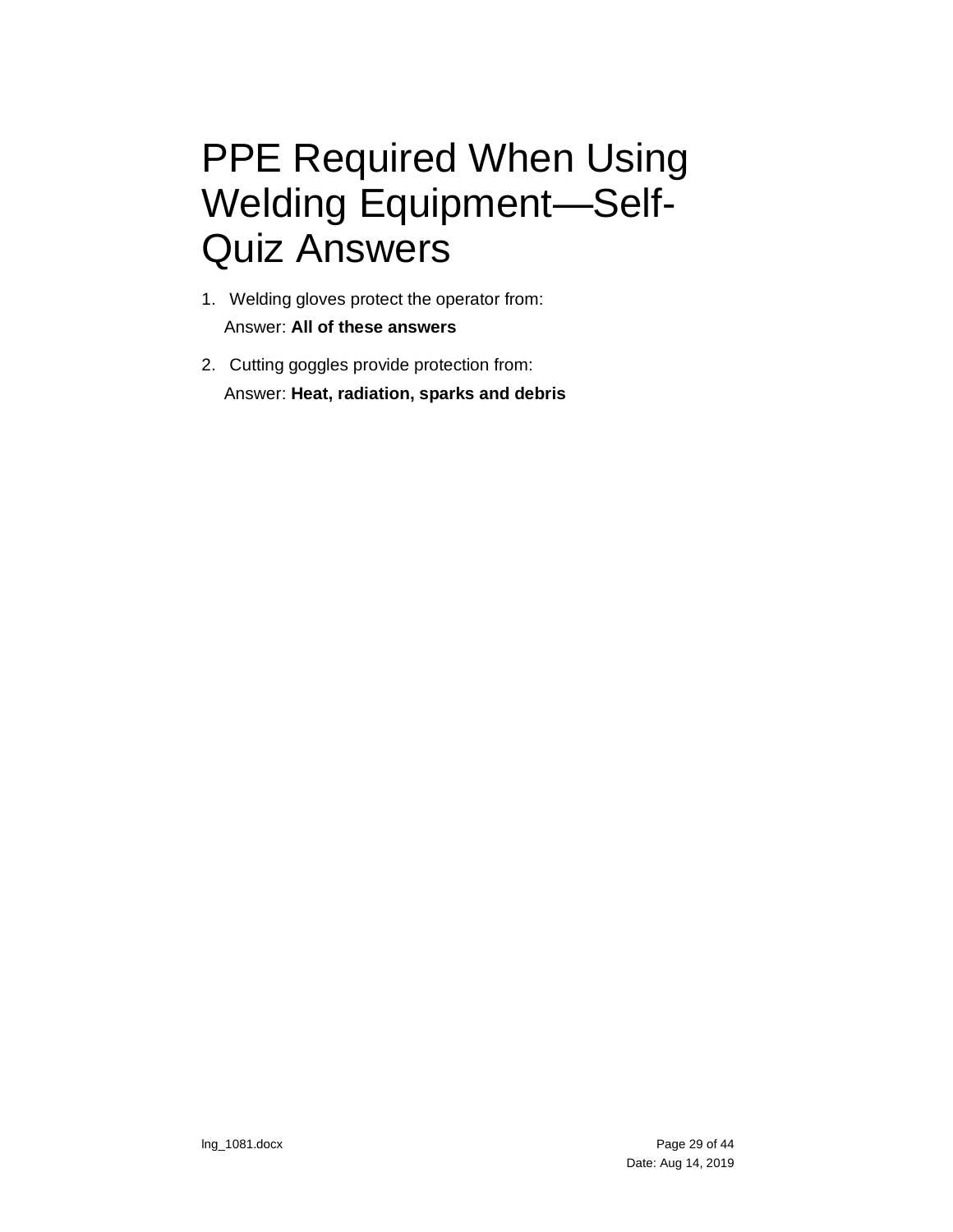# <span id="page-29-0"></span>**Section 1081-03: Gas Powered Tools**

#### **What you need to know about this section**

By the end of this section, you will be able to demonstrate knowledge of the following key points:

3.1 Gas powered tools used on heavy equipment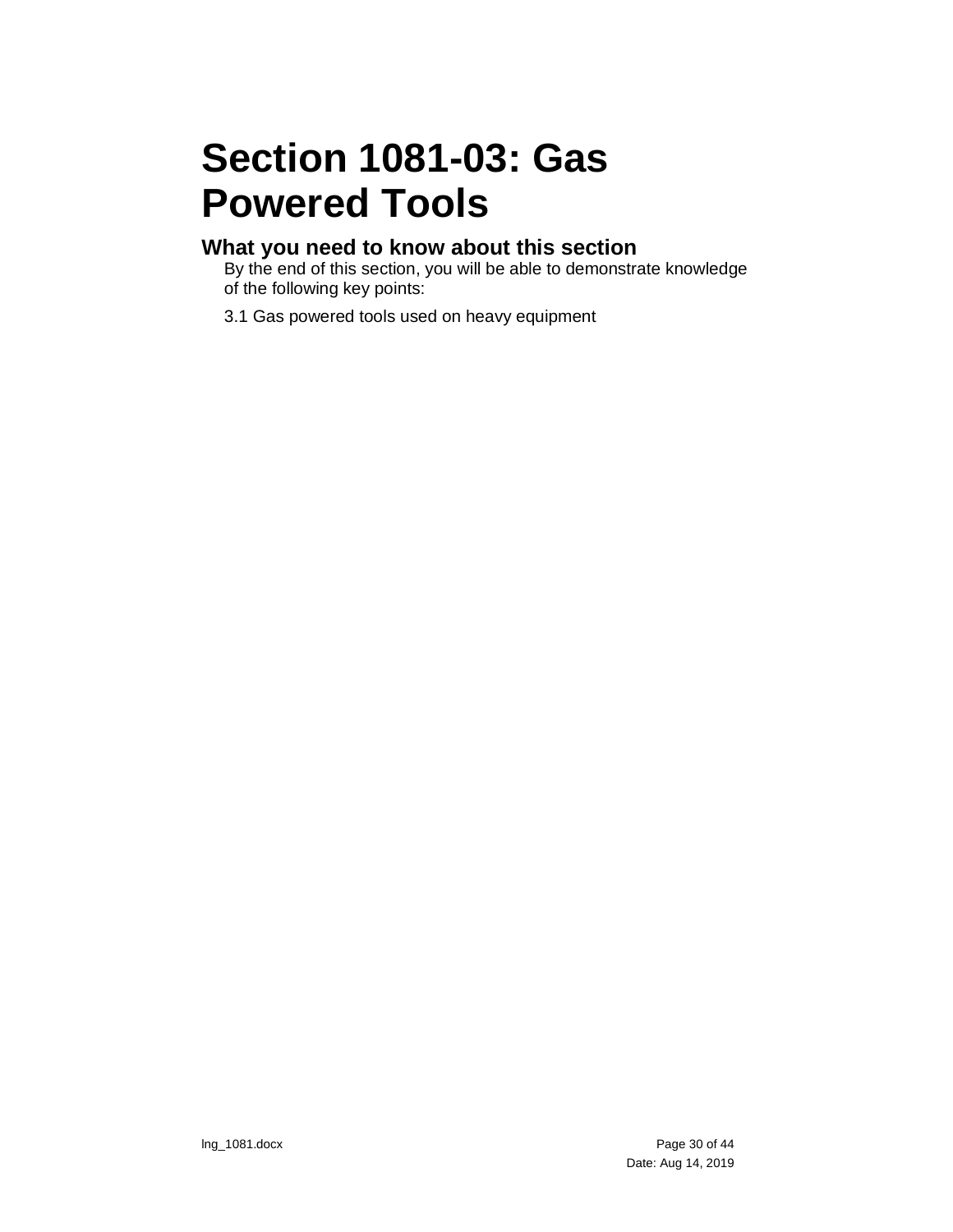# <span id="page-30-0"></span>Key Point 3.1: Gas-Powered Tools Used on Heavy **Equipment**

The following are gas-powered tools used on heavy equipment:

- Two stroke engines
- Four stroke engines
- Cut-off saw
- Chainsaw
- Pressure washers
- Gas and electric compressors
- Gas and diesel generators
- Pumps
- Plate compactor

## <span id="page-30-1"></span>**Two Stroke Engines**

A two-stroke engine is an internal combustion engine that finishes a power cycle with two strokes (up and down) of the piston during only one crankshaft revolution. The end of the combustion stroke and the beginning of the compression stroke happen at the same time. Twostroke engines have a high power-to-weight ratio. They also have fewer moving parts, so are more compact and lighter.

Mixed gas (gasoline combine with 2 stroke engine oil) is required

## <span id="page-30-2"></span>**Four Stroke Engines**

A four-stroke engine is an internal combustion engine in which the piston completes four separate strokes while turning the crankshaft. A stroke refers to the full travel of the piston along the cylinder, in either direction. The four separate strokes are intake, compression, combustion, and exhaust.

Straight gas is required.

### <span id="page-30-3"></span>**Cut-off saw**

A cut-off saw, or chop saw, is a power tool typically used to cut hard materials like metal, tile, and concrete. The cutting action is performed by an abrasive disc, similar to a thin grinding wheel. These saws are available in different models, including table top, free hand, and walk behind.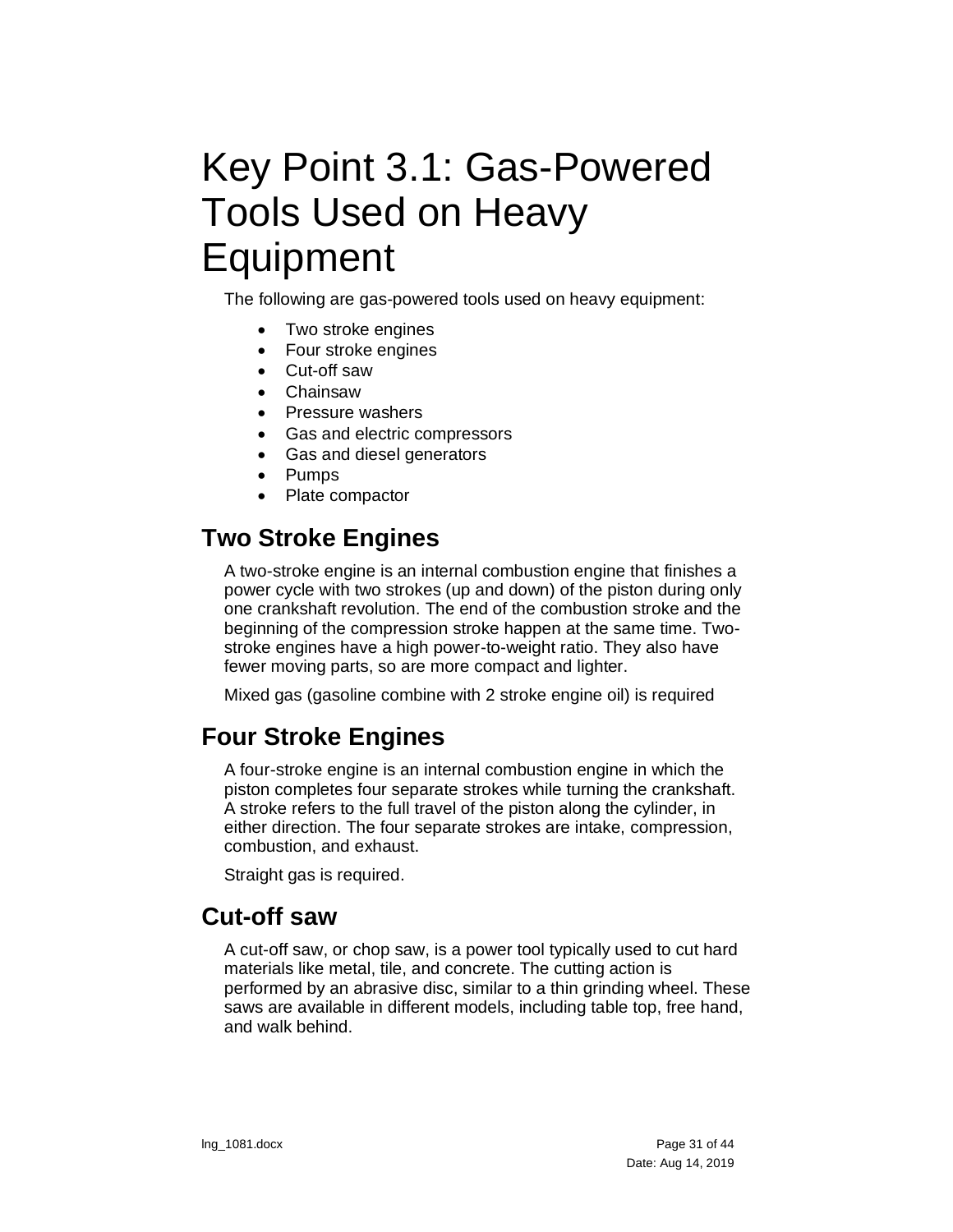## <span id="page-31-0"></span>**Chainsaw**

A chainsaw is a portable, mechanical saw that cuts using a set of teeth attached to a rotating chain that runs along a guide bar. Specialized chainsaws are also used for cutting concrete.

## <span id="page-31-1"></span>**Pressure Washers**

Pressure washers are tools that spray high-pressure water to remove paint, mold, grime, dust, mud, and dirt from surfaces and objects. The volume of a mechanical pressure washer is measured in gallons or litres per minute and is often designed into the pump. The pressure (expressed in pounds per square inch) is designed into the pump but can be varied. Pressures range from 750 to 3,000 psi.

## <span id="page-31-2"></span>**Gas and Electric Compressors**

An air compressor converts power (using an electric motor, diesel, or gasoline engine, etc.) into energy stored in pressurized air. An air compressor forces air into a storage tank, increasing the pressure. When tank pressure reaches its engineered limit, the air compressor shuts off. The compressed air, then, is held in the tank until used. The energy contained in the compressed air can have different uses, commonly for air powered tools. When the air is released, the tank depressurizes. When tank pressure reaches its lower limit, the air compressor turns on again and re-pressurizes the tank.

A gas or diesel compressor is fueled by gas or diesel, while an electric compressor powered by electricity.

## <span id="page-31-3"></span>**Gas and Diesel Generators**

A portable generator is the combination of an electrical generator and an engine mounted together to form one piece of equipment. Generators are available in a wide range of power ratings. These include small, hand-portable units that supply several hundred watts of power, hand-cart mounted units, that supply several thousand watts and stationary or trailer-mounted units that supply over a million watts.

A gas generator is fueled by gas, typically smaller units. Diesel generator is fueled by diesel, typically larger units.

### <span id="page-31-4"></span>**Pumps**

A pump is a device that moves fluids (liquids or gases) by mechanical action. There are three kinds of pumps, depending on the way they use to move the fluid: direct lift, displacement, and gravity pumps. Pumps operate by a mechanism (reciprocating or rotary) and consume energy to move the fluid. They operate by using different energy sources including manual operation, electricity, engines, or wind power.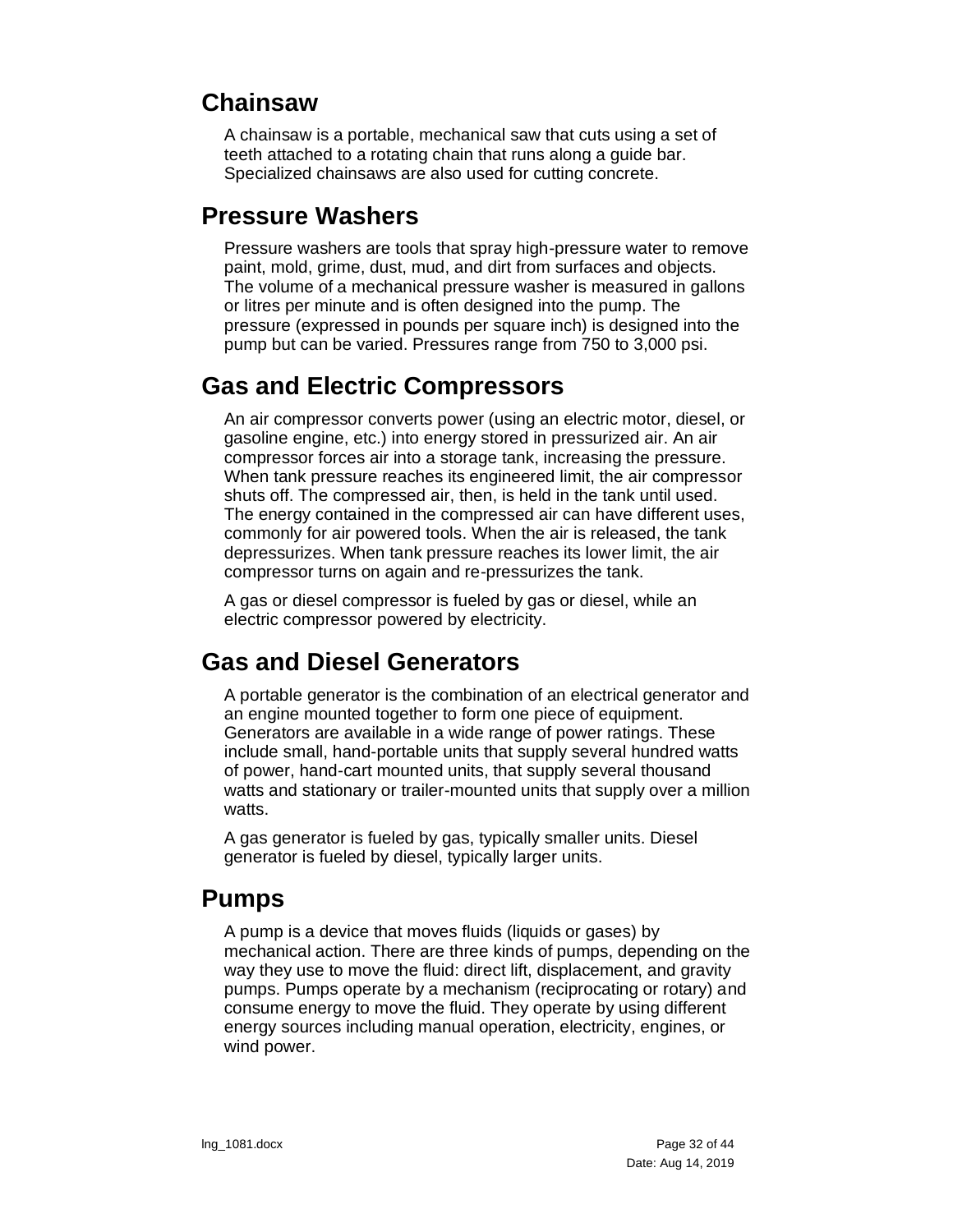## <span id="page-32-0"></span>**Plate Compactor**

A compactor is a machine or mechanism used to reduce the size of material through compaction. The plate compactor has a large vibrating baseplate and is used for creating a level grade.

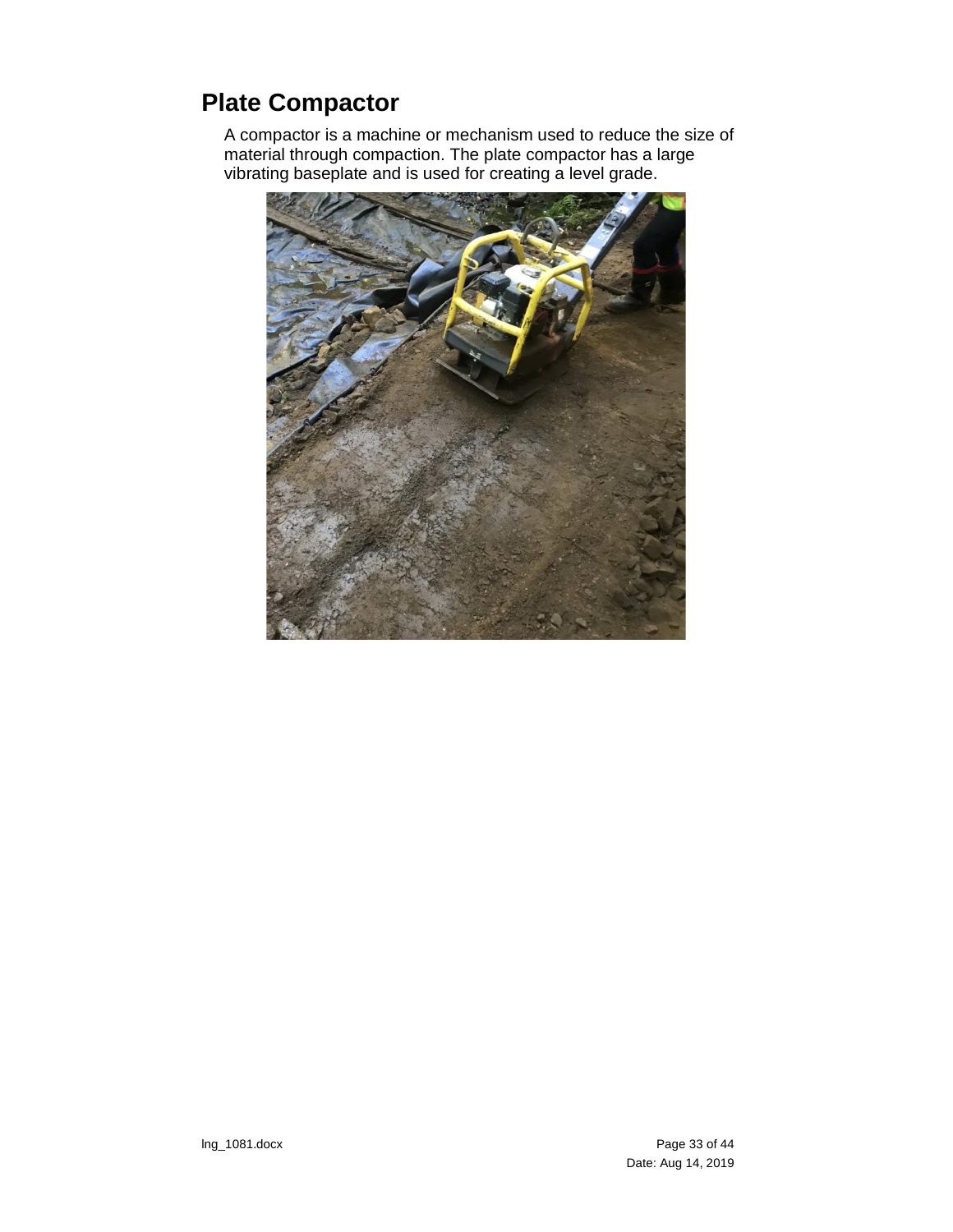# <span id="page-33-0"></span>Common and Specialty Tools Used on Heavy Equipment— Self-Quiz

- 1. With a two-stroke engine, the end of the combustion stroke and beginning of the compression stroke happen:
	- $\Box$  At the same time
	- $\Box$  3 seconds apart
	- $\Box$  5 seconds apart
	- $\Box$  7 seconds apart
- 2. Pressures in a pressure washer range from:
	- $\Box$  500 to 10,000 psi
	- $\Box$  750 to 3,000 psi
	- $\Box$  1000 to 40,000 psi
	- $\Box$  None of these answers



Now check your answers on the next page.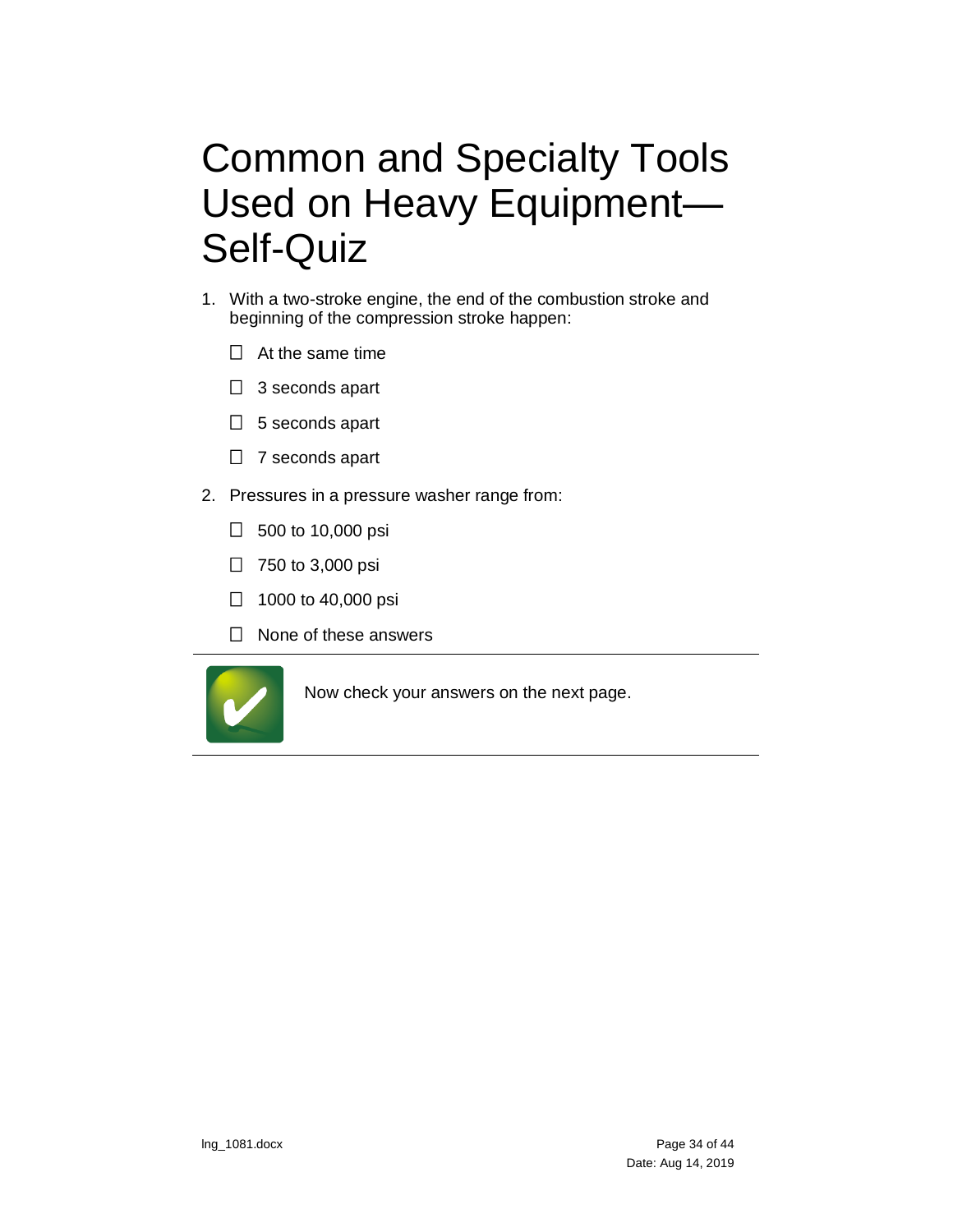# <span id="page-34-0"></span>Common and Specialty Tools Used on Heavy Equipment— Self-Quiz Answers

1. With a two-stroke engine, the end of the combustion stroke and beginning of the compression stroke happen:

Answer: **At the same time**

2. Pressures in a pressure washer range from: Answer: **750 to 3,000 psi**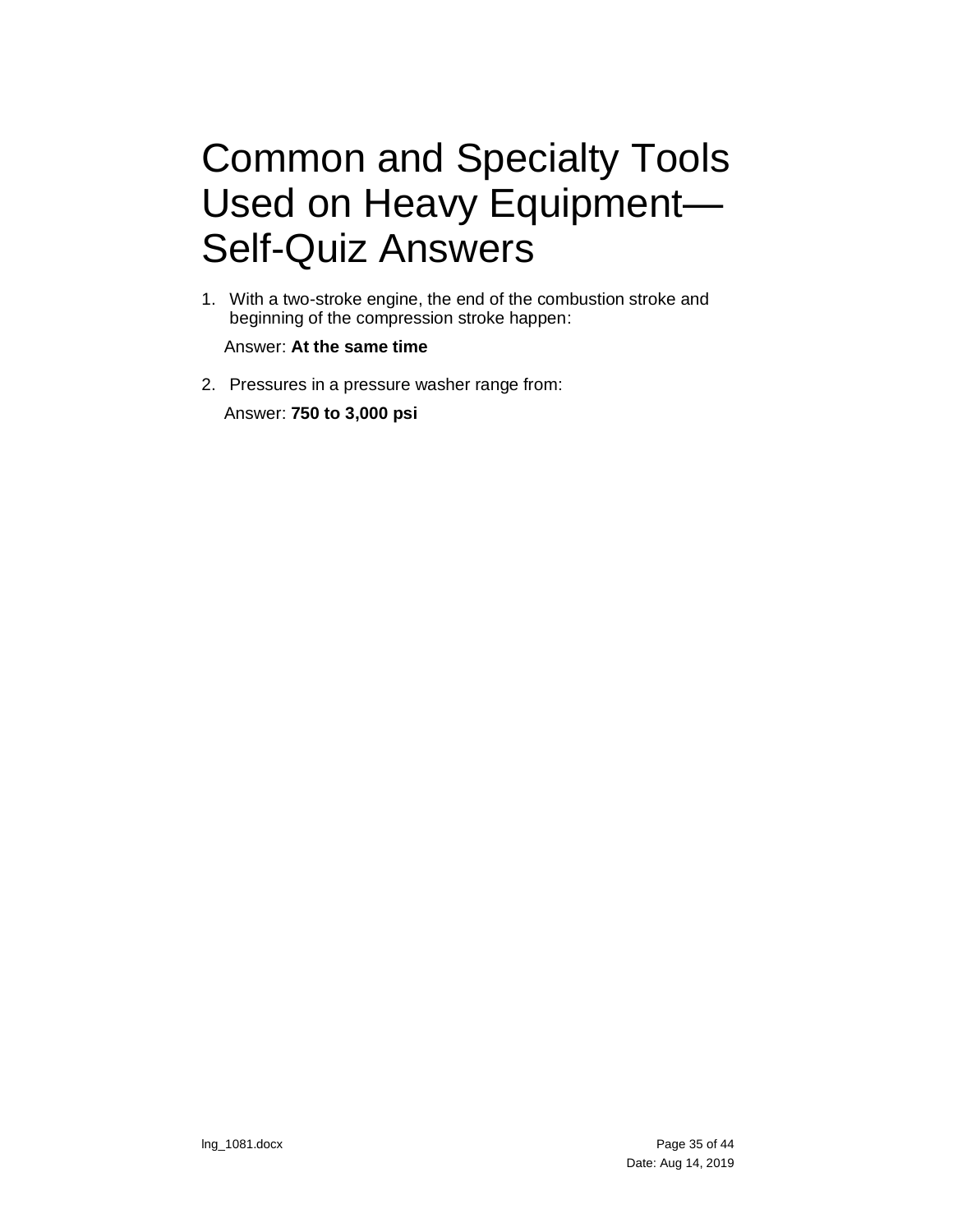# <span id="page-35-0"></span>**Section 1081-04: Lubricants**

## **What you need to know about this section**

By the end of this section, you will be able to demonstrate knowledge of the following key points:

4.1 Lubricants used on heavy equipment and their application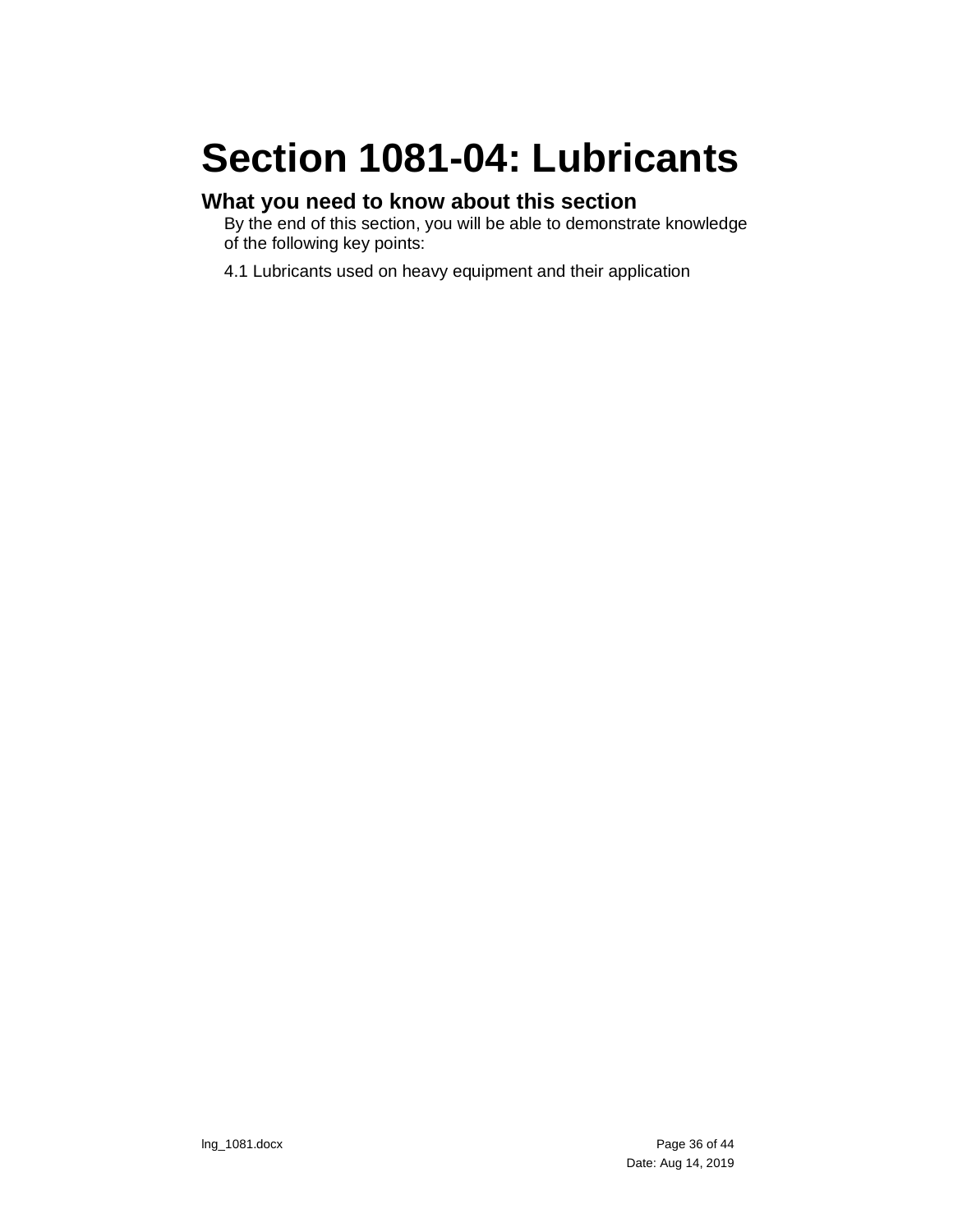# <span id="page-36-0"></span>Key Point 4.1: Lubricants Used on Heavy Equipment and their Application

## <span id="page-36-1"></span>**Lubricants Used on Heavy Equipment**

The following are lubricants used on heavy equipment:

- Grease
- Oil
- Specialty oil

#### <span id="page-36-2"></span>**Grease**

Grease is a semisolid lubricant that typically consists of a soap emulsified with mineral or vegetable oil. Greases are applied to mechanisms that can only be lubricated infrequently and where lubricating oil would not stay in place. They also act as sealants to prevent ingress of water and debris.

#### <span id="page-36-3"></span>**Oil**

Oil is a viscous liquid that repels water and can be mixed with other oils. Oils do not easily adhere to other substances. This makes them useful as lubricants for various purposes. Mineral oils are more commonly used as machine lubricants. Oils also have a high carbon and hydrogen content and are flammable.

Oils are used in heavy machinery for the:

- engine
- gears
- hydraulics

### <span id="page-36-4"></span>**Specialty Oil**

Specialty oils can include items such as "bio" or vegetable oils used in place of hydraulic oils. These are ideal when working in streams and lakeshore areas with equipment as there is less chance of damage to fish and aquatic life if there is a leak.



#### **Learning Point**

Grease has a high initial viscosity. When applied, this high-level drops to about the same viscosity as the base (mineral or vegetable) oil in the grease.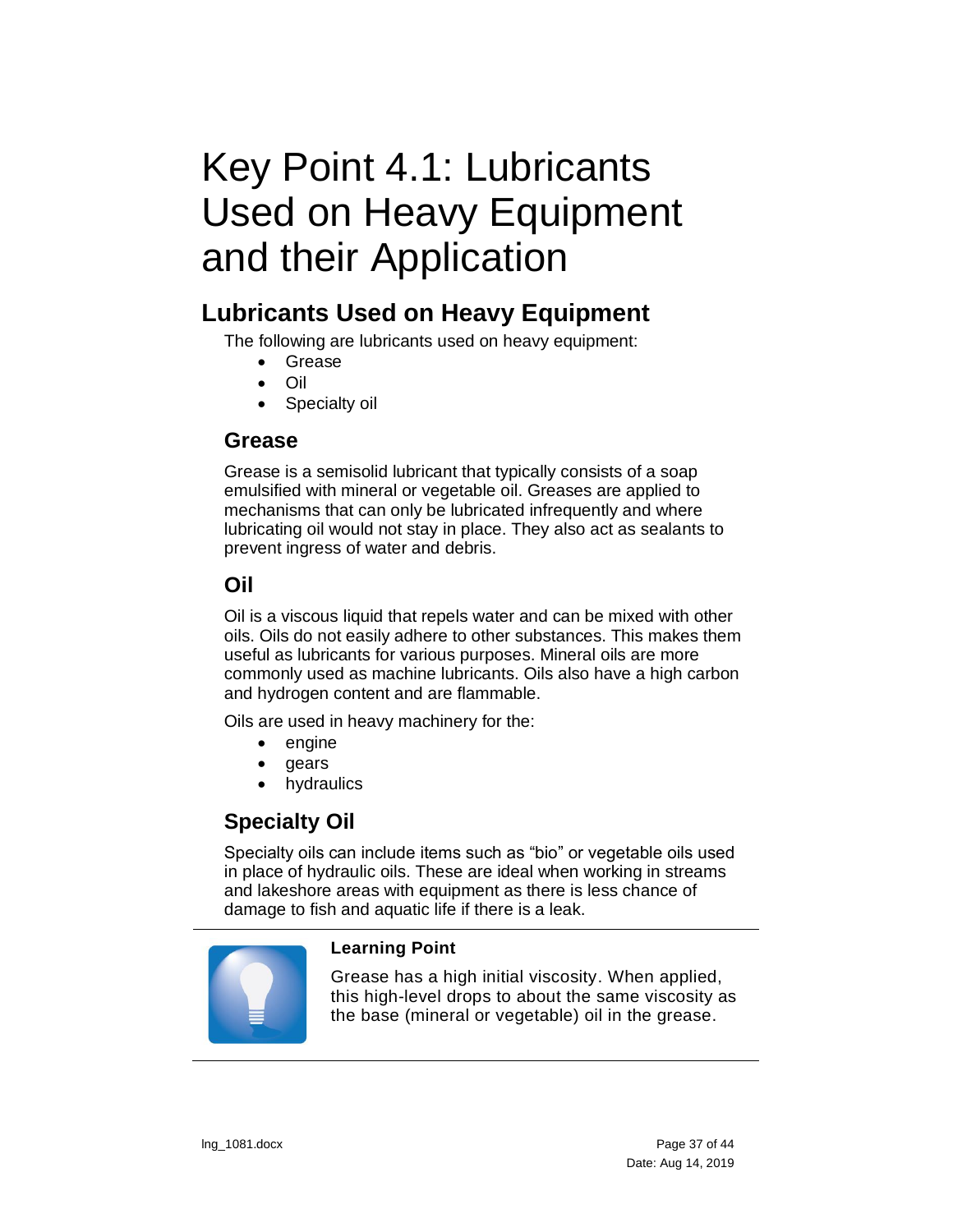## <span id="page-37-0"></span>**Applications**

The safe application and use of various lubricants are determined by their viscosity and their Safety Data Sheet (SDS).

#### <span id="page-37-1"></span>**Viscosity**

The viscosity of a fluid is the measure of its resistance to gradual degradation by shear stress or tensile stress. For liquids, it is similar to the informal concept of "thickness." For example, oil has a higher viscosity than water. Viscosity is caused by friction between the molecules of a fluid and is measured with various viscometers and rheometers.

### <span id="page-37-2"></span>**Safety Data Sheet**

A safety data sheet (SDS) is a document that lists occupational safety and health information for various products. SDSs may include instructions for the safe use and/or potential hazards of product, along with spill-handling procedures. Substances must be properly labelled to reduce health or environmental risk on the job.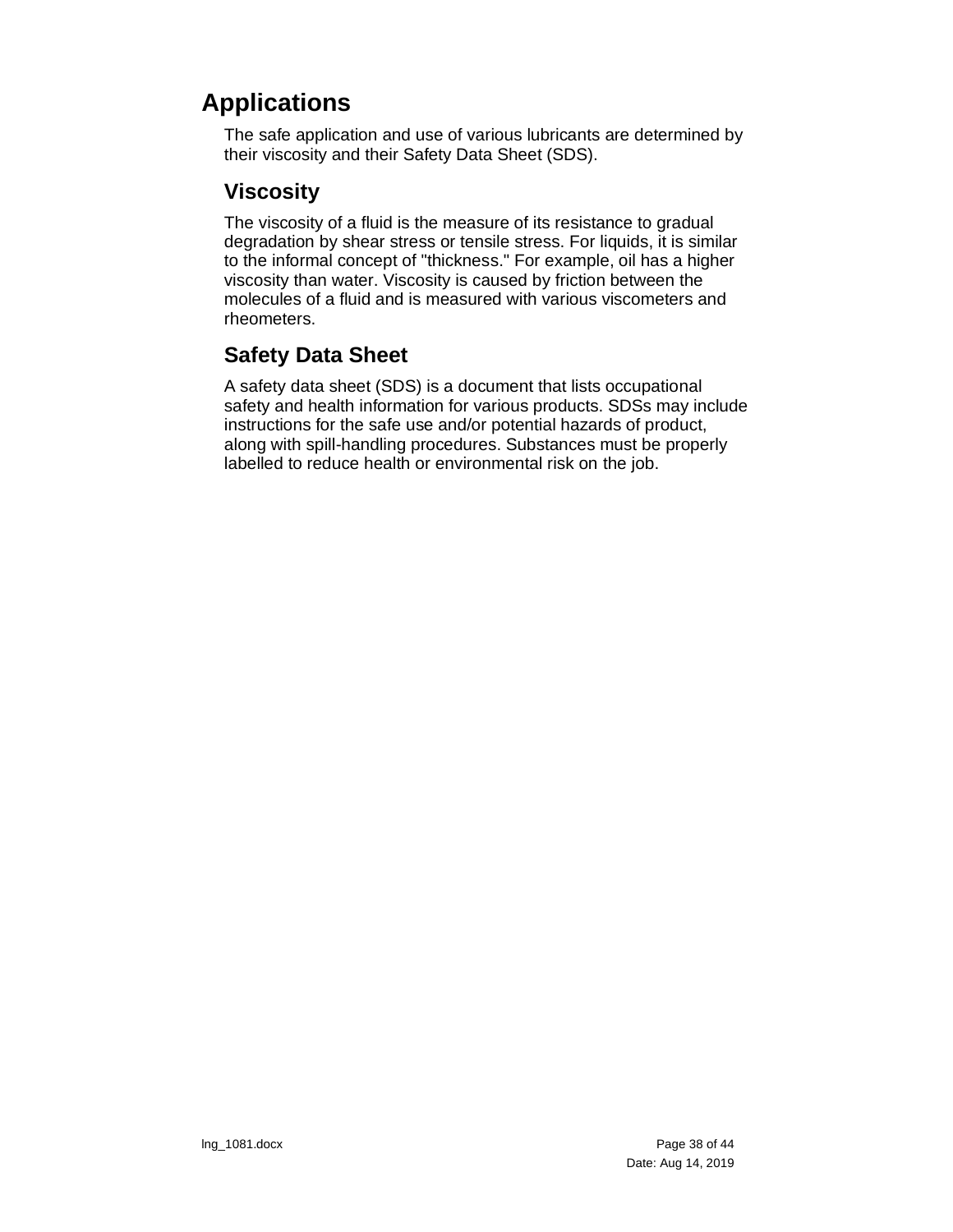# <span id="page-38-0"></span>Lubricants Used on Heavy Equipment and their Application—Self-Quiz

- 1. Specialty oils are used when:
	- $\Box$  Working in streams and lakeshore areas
	- □ Working in Alberta's oil country
	- $\Box$  Working in high elevation
	- $\Box$  None of these answers
- 2. Safety data sheets may include:
	- $\Box$  Occupational safety and health information
	- $\Box$  Spill handling procedures
	- $\Box$  Safe use and/or hazards of products
	- $\Box$  All of these answers



Now check your answers on the next page.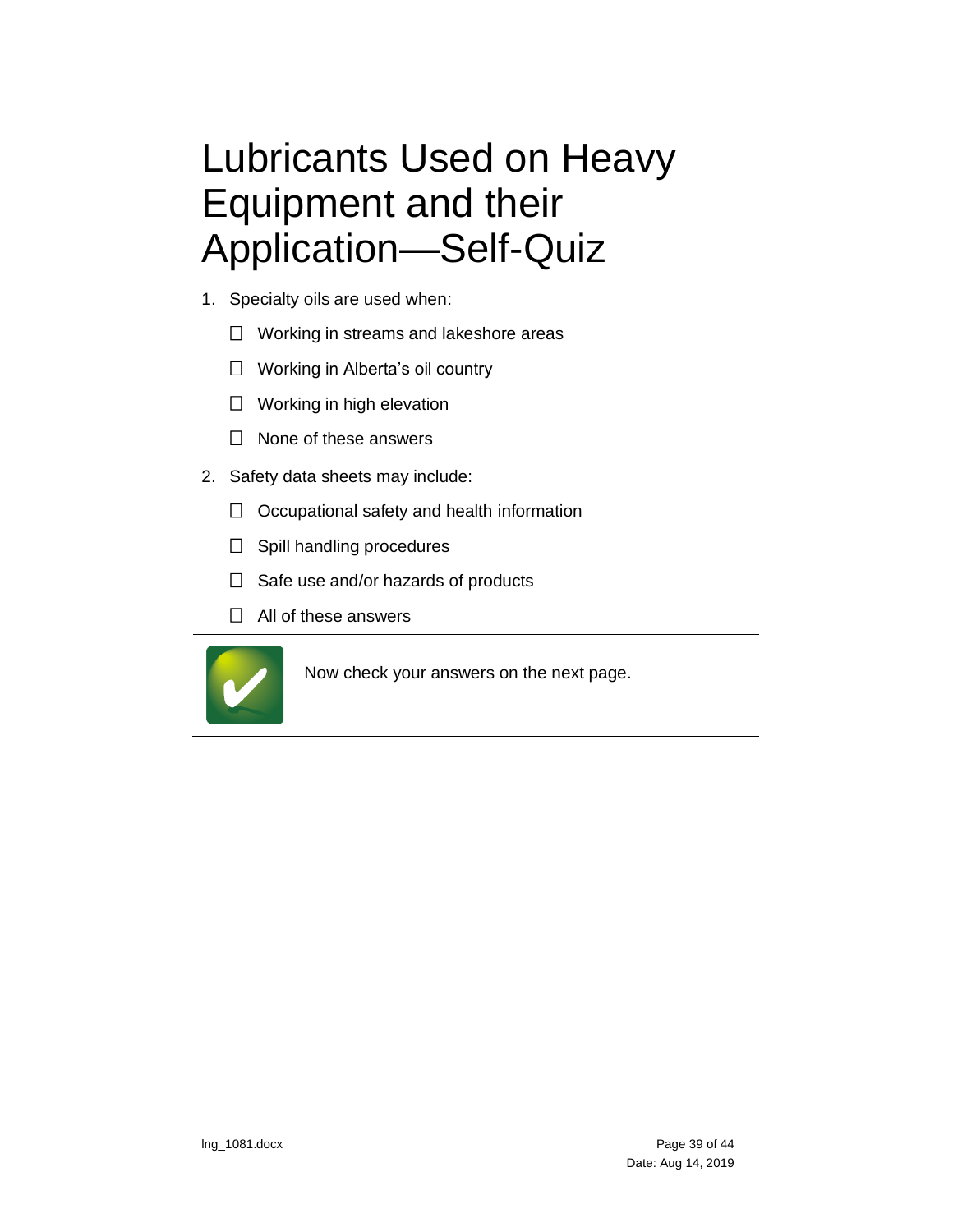## <span id="page-39-0"></span>Lubricants Used on Heavy Equipment and their Application—Self-Quiz Answers

- 1. Specialty oils are used when: Answer: **Working in streams and lakeshore areas**
- 2. Safety data sheets may include: Answer: **All of these answers**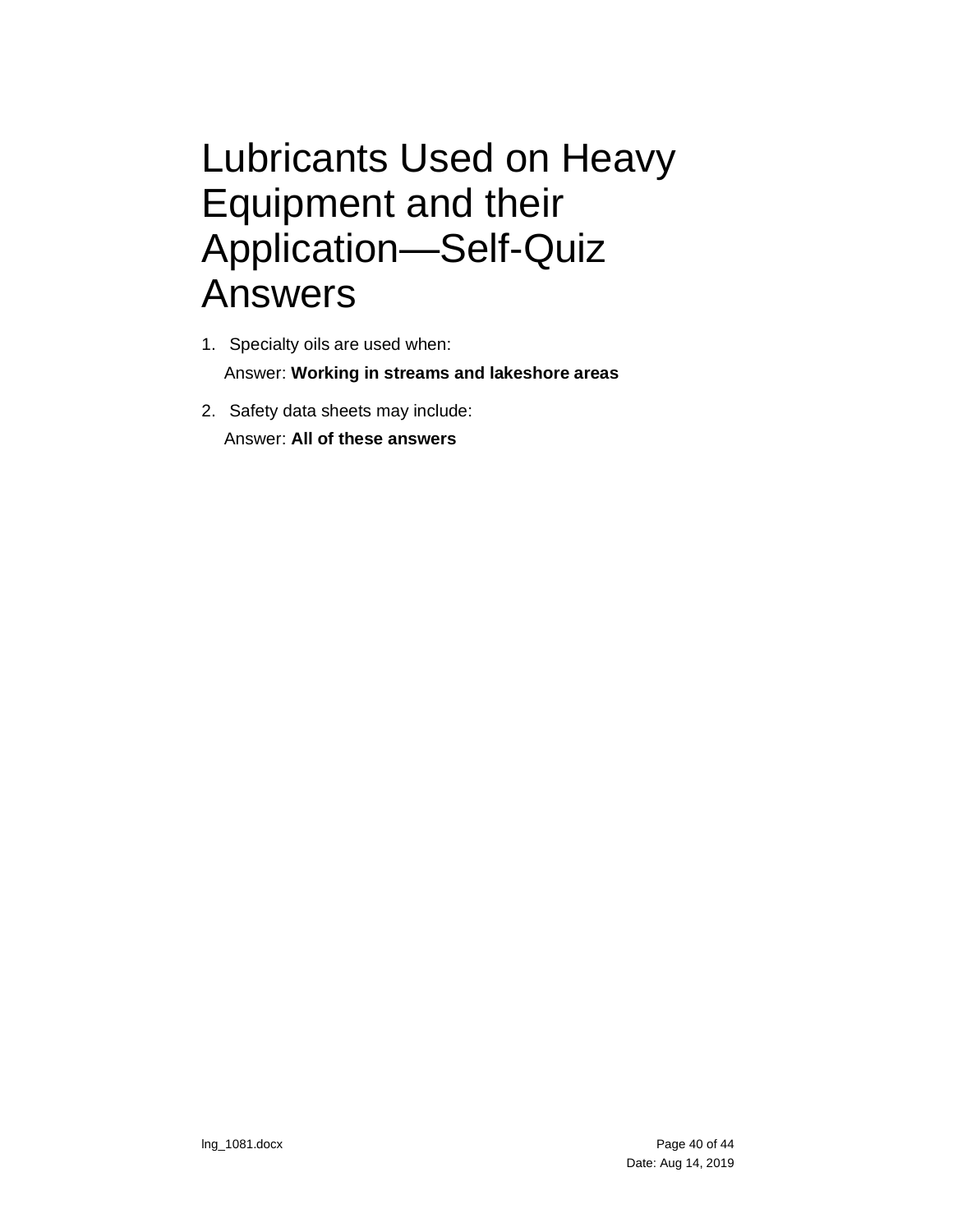# <span id="page-40-0"></span>**Section 1081-05: Common Supplies**

#### **What you need to know about this section**

By the end of this section, you will be able to demonstrate knowledge of the following key points:

5.1 Common supplies used on heavy equipment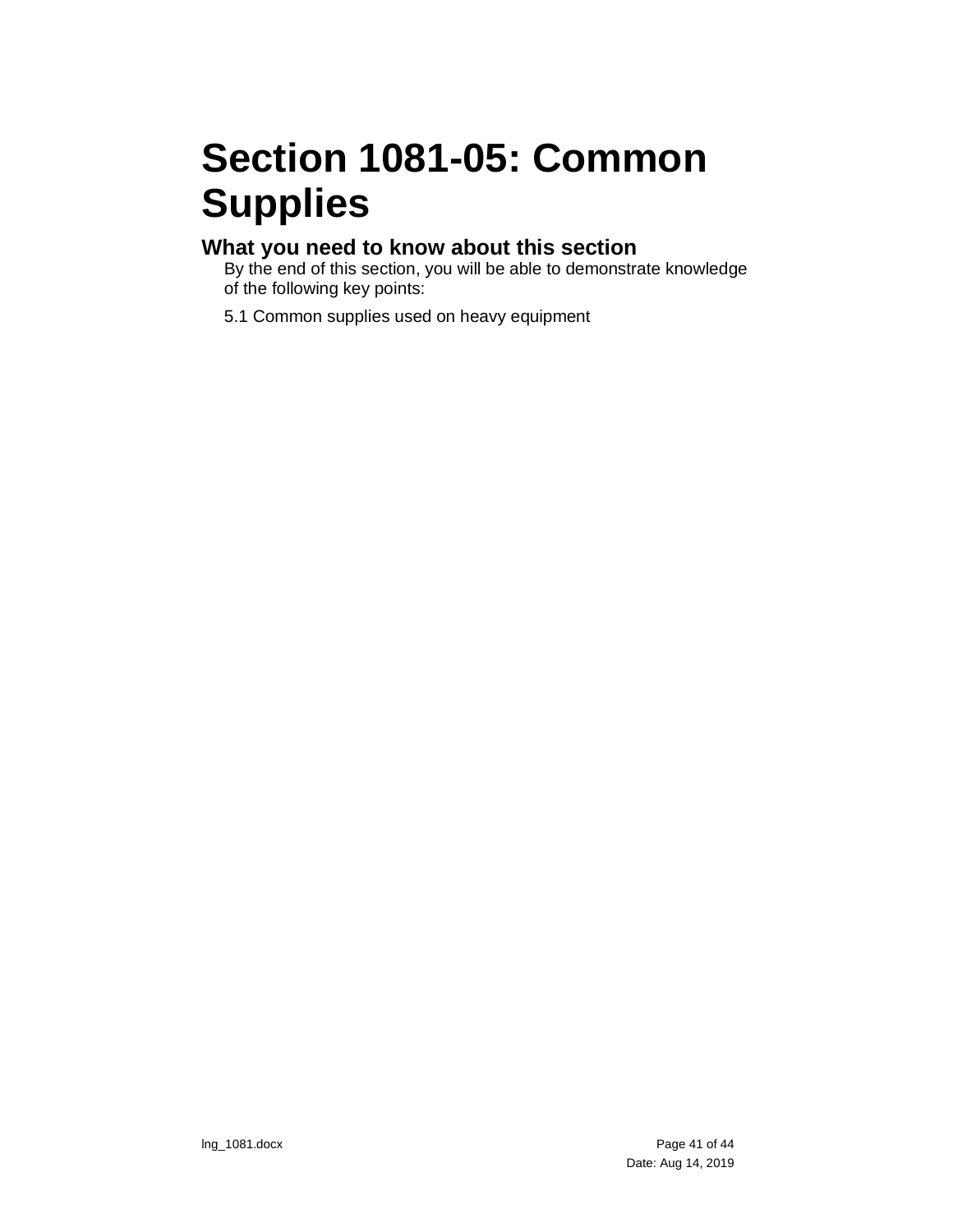# <span id="page-41-0"></span>Key Point 5.1: Common Supplies Used on Heavy Equipment

The following are common supplies used on heavy equipment:

| <b>Categories</b>                                   | <b>Supplies</b>                                                                                                                       |
|-----------------------------------------------------|---------------------------------------------------------------------------------------------------------------------------------------|
| <b>Maintenance fluids</b>                           | De-icer<br>$\bullet$<br>Methyl hydrate<br>Starting fluid<br>Antifreeze<br><b>Brake cleaner</b>                                        |
| <b>Tapes and ties</b>                               | Duct tape<br>$\bullet$<br>Insulating tape<br>'Hay' wire<br>Cable ties<br>Tie downs                                                    |
| <b>Connecting hardware</b>                          | Nuts and bolts<br>$\bullet$<br>Washers<br><b>Screws</b><br>$\bullet$<br><b>Rivets</b><br>$\bullet$<br>Pins hose clamps<br>$\bullet$   |
| <b>Fluid transporting and</b><br>sealing components | O-rings<br>$\bullet$<br>Seals<br>Grease nipples<br>$\bullet$<br>Pipefittings<br>Grommets<br>$\bullet$<br>Hydraulic hoses<br>$\bullet$ |
| <b>Ground engaging</b><br>disposables               | <b>Bucket teeth</b><br>$\bullet$<br>Pins<br>Locks<br>Corner bits<br>Cutting edges                                                     |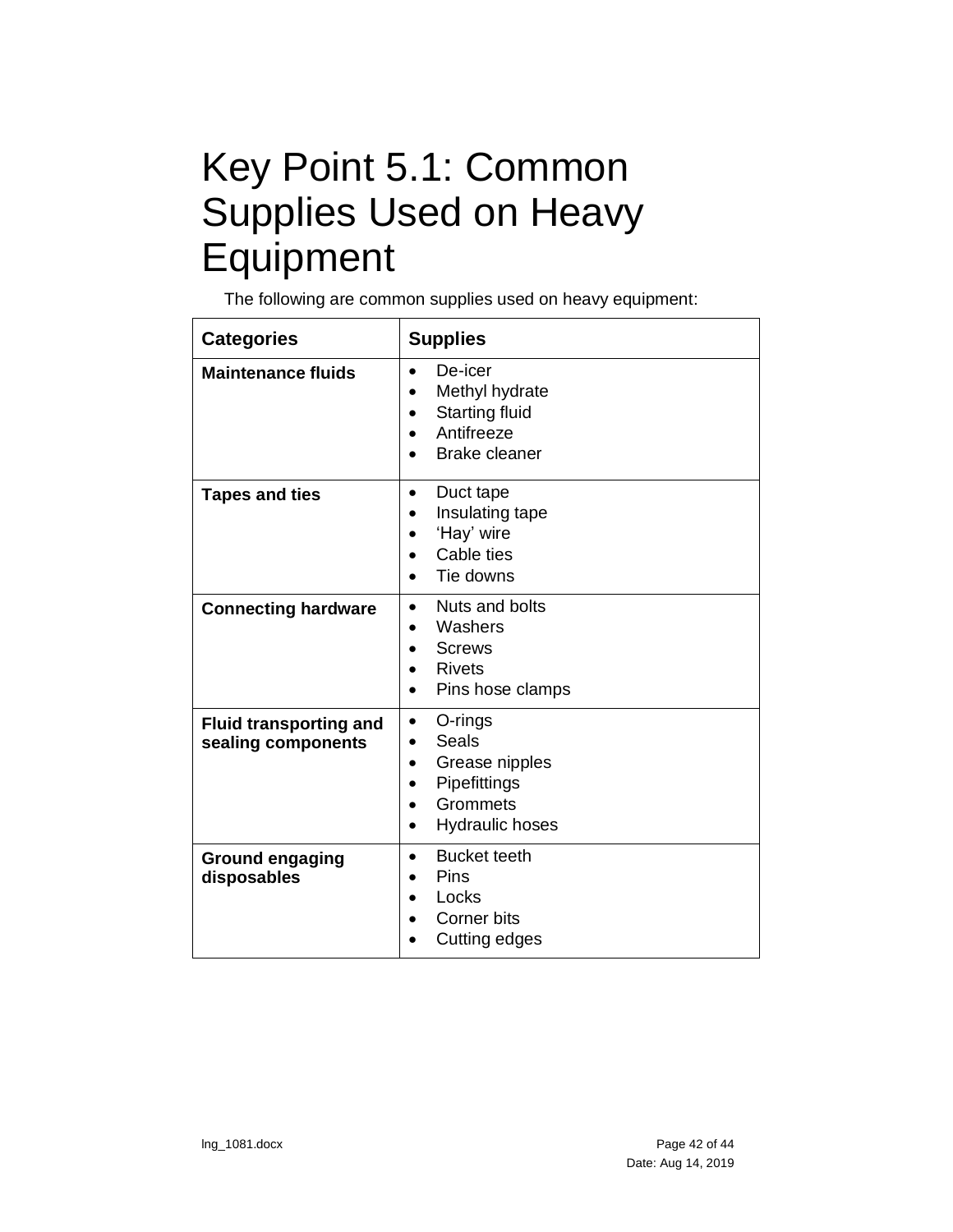# <span id="page-42-0"></span>Common Supplies Used on Heavy Equipment—Self-Quiz

- 1. A common maintenance fluids is:
	- $\Box$  Oil
	- □ Grease
	- □ Anti-freeze
	- $\Box$  All of these answers
- 2. Common connecting hardware includes:
	- $\Box$  Bolts
	- □ Screws
	- □ Rivets
	- $\Box$  All of these answers



Now check your answers on the next page.